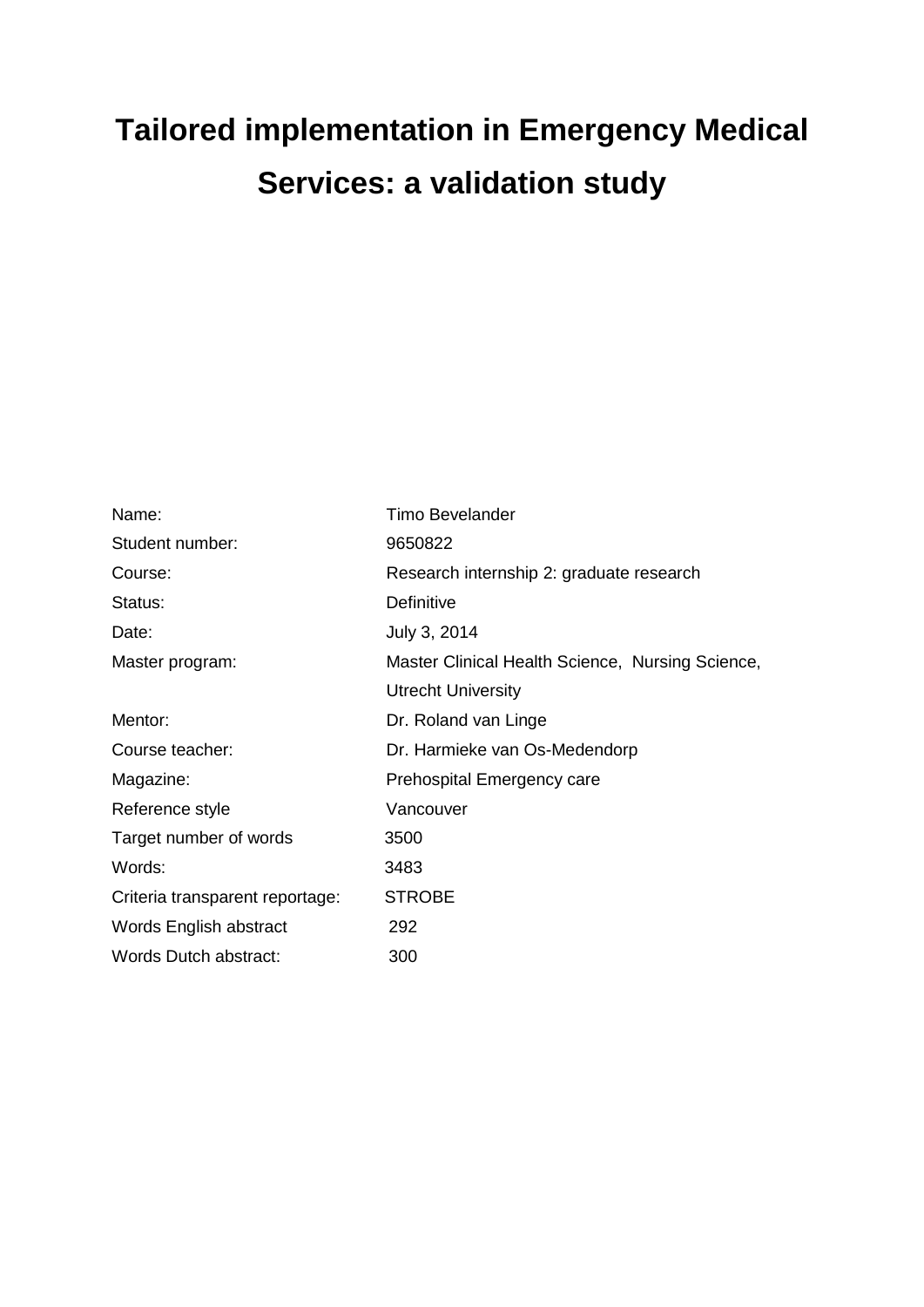## **Samenvatting**

*Titel*: Op maat gemaakte implementatie op de ambulance: een valideringsstudie *Inleiding* : Adherentie van evidence-based klinische richtlijnen is niet vanzelfsprekend bij ambulance-professionals. Een theoriegerichte, op maat gemaakte implementatiestrategie, kan de eerste stap zijn om adherentie te doen toenemen. De innovatie-contingentie theorie van Van Linge is de basis van dit onderzoek. Drie bestaande diagnostische instrumenten voor op maat gemaakte implementatie zijn gebaseerd op deze theorie en meten de waargenomen kenmerken van de innovatie, de organisatie en de innovatie-attitude van de ambulanceprofessionals.

*Doel*: Het aanpassen en valideren van drie bestaande diagnostische instrumenten voor op maat gemaakte implementatie, als de eerste stap om het succes van implementatie en het trouw volgen van evidence-based klinische richtlijnen in de context van ambulancediensten te vergroten.

*Onderzoeksvraag*: Wat is de inhoudsvaliditeit van drie gevalideerde en bestaande instrumenten voor op maat gemaakte implementatie, die zijn aangepast aan de context van ambulancediensten?

*Methode*: Een kwantitatief en beschrijvend design met experts om instrumenten aan te passen en te valideren in twee rondes.

*Resultaten*: In totaal zijn er 45 items gevalideerd door vier experts in de eerste ronde en vijf experts in de tweede ronde. Na de eerste ronde zijn er 21 items aangepast, drie verwijderd en vier toegevoegd. Na de tweede ronde zijn er 34 van de 46 items inhoudelijk valide gebleken met een item-inhoudsvaliditeit van .78 en hoger (I-CVI). De schaalinhoudsvaliditeit (S-CVI/ave) van de drie instrumenten is excellent met scores van .92, .98 en .97.

*Conclusie* :Deze inhoudsvaliditeitsstudie van diagnostisch instrumenten binnen ambulancediensten is de eerste stap in het ontwikkelen van gevalideerde instrumenten binnen implementatietrajecten bij ambulancediensten.

*Aanbevelingen*: Een derde ronde met experts wordt aanbevolen om de 12 niet-valide items aan te passen en te beoordelen, rekening houdend met de subschalen. Het bepalen van betrouwbaarheid, bruikbaarheid en voorspelbaarheid van de aangepaste instrumenten is de volgende stap in het valideringsproces.

*Trefwoorden*: validering, op maat gemaakte implementatie, ambulancedienst, inhoudsvaliditeit, innovatie-configuratie model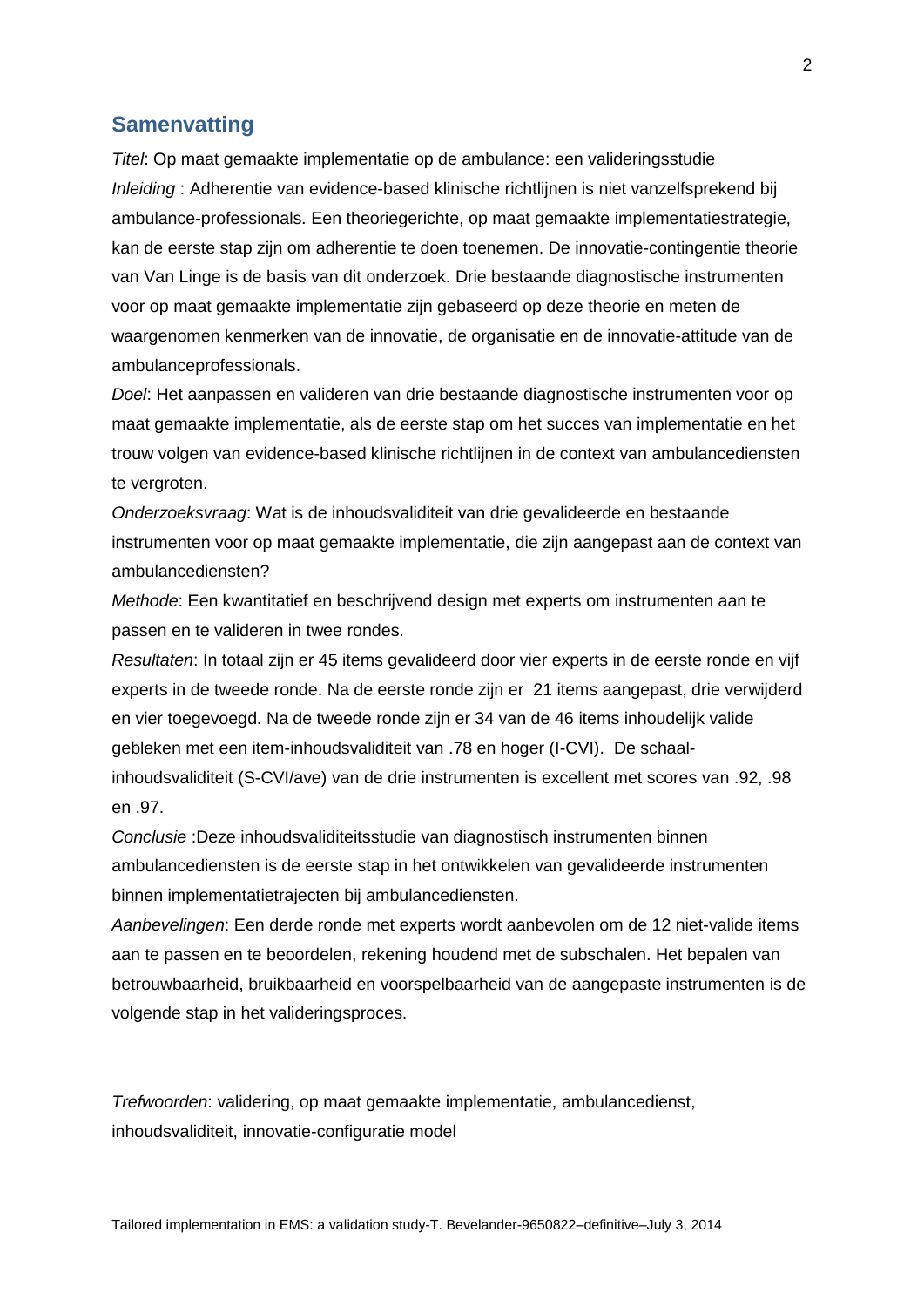### **Abstract**

*Title*: Tailored implementation in Emergency Medical Services: a validation study *Background*: Adherence to evidence based clinical practice guidelines (EBCPG) is not selfevident for emergency medical care (EMS) professionals. Theory-based tailored implementation may be the first step to improve the adherence to EBCPG. The innovationcontingency theory of Van Linge is the foundation of this study. Three diagnostic instruments are developed, based at this theory, taking into account the perceived features of the innovation, the organization and the innovation-attitude of the professionals.

*Aim*: To adapt and validate three existing diagnostic instruments for tailored implementation, as a first step to enhance the success of implementation and adherence to EBCPG in the context of EMS.

*Research question*: What is the content validity of three validated, diagnostic instruments for tailored implementation, that are adapted to the context of EMS?

*Method*: A two-round quantitative, descriptive design with experts to adapt and validate the instruments.

*Results*: A total of 45 items were validated by four experts in the first round and five experts in the second round. After the first round, 21 items were revised, three were removed and four were added. After the second round, 34 items of the 46 items were judged to be content valid with an item content validity index (I-CVI) of .78 and more. Scale content validity (S-CVI/ave) is excellent with scores of .92, .98 and .97.

*Conclusion*: This study of content validity of diagnostic instruments for use with EMS professionals is the first step in developing validated instruments in implementation processes in EMS.

*Recommendations*: A third round with experts to adapt and reassess twelve content invalid items is recommended taking into account the subscales within the instruments. Determing reliability, usability and predictability of these instruments, is the next step in the validation process.

*Keywords*: validation, tailored implementation, Emergency Medical Services, content validity, IC-model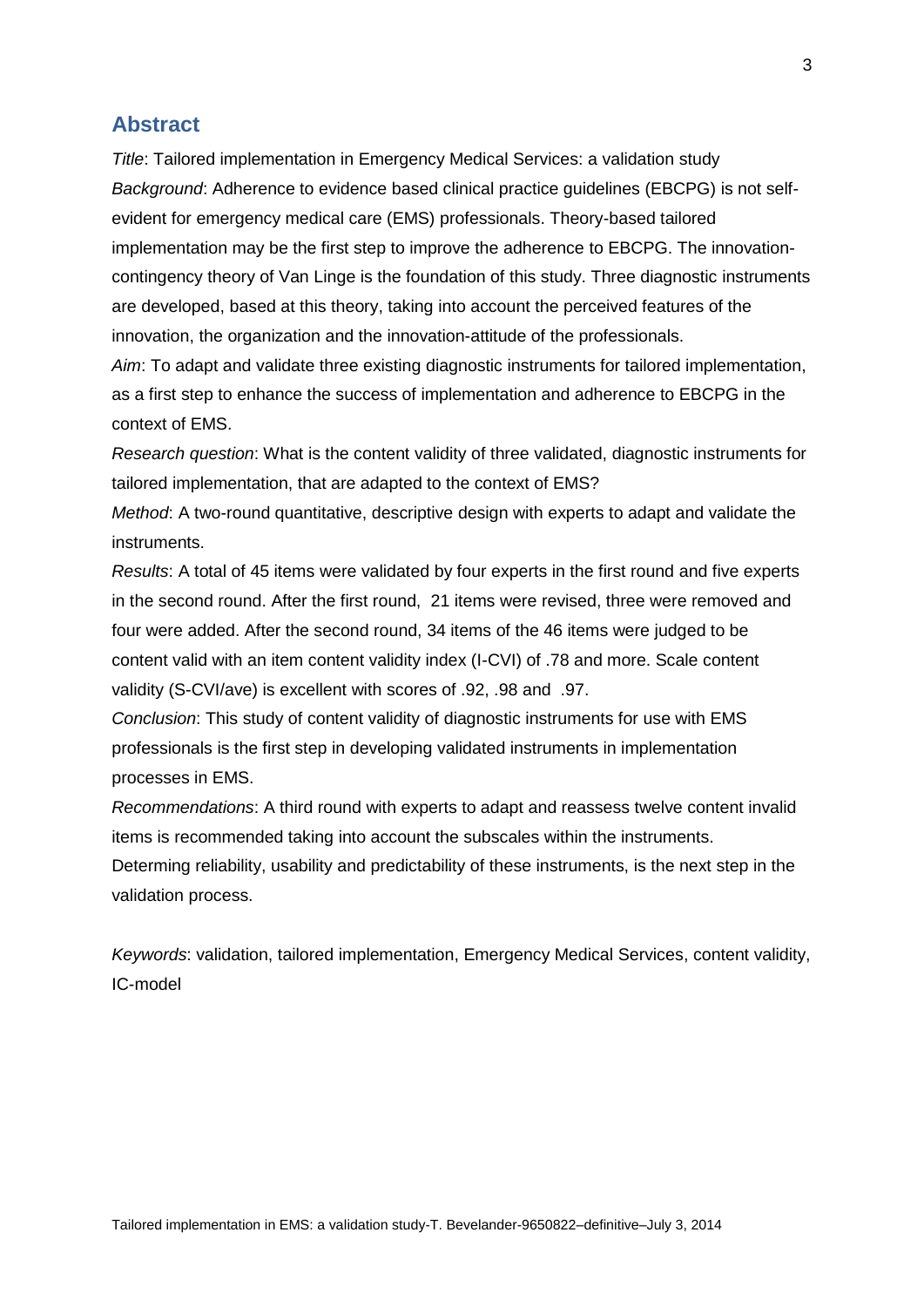## **Introduction**

A challenge in many healthcare organizations is the implementation of evidence based clinical practice guidelines (EBCPG). Guidelines have the potential to improve healthcare and patient outcomes but adoption of these guidelines by healthcare professionals is inconsistent. (1) A gap remains between evidence based guidelines and evidence based practice.(2-5) Adherence to EBCPG by Emergency Medical Service (EMS) professionals is not self-evident. Studies have shown that EMS professionals are not compliant in treating acute chest pain according the evidence based guidelines.(6-8) Administering aspirins is low rated. Franschman et al. (2009) found a low adherence to guidelines for pre-hospital endotracheal intubations in patients with severe traumatic brain injury(9). Berben et al. (2011) found that the national EMS analgesia protocols in the Netherlands were poorly used.(10) Adherence to guidelines of positioning electrodes by defibrillating patients by EMS professionals was low.(11)

Improving the adherence to EBCPG may start at the beginning of the implementation process. Active implementation is needed to encourage the uptake of guidelines . (12) Evidence suggests that for the implementation of innovations no best strategy exists. (13,14). Baker et al. (2010) stated that the most important barriers must be identified and the most likely effective implementation strategy should be selected to influence the success of improvement strategies (15). To enlarge the adherence to EBCPG, a tailored strategy of implementation can be helpful to achieve improvement, after identification of barriers. In order to overcome these barriers, a theory based tailored implementation is needed to improve the adoption of an innovation like an EBCPG.(2,12,16) This theory has to pay attention to the complexity of an implementation process and all elements of an organization that are essential to the success of an implementation. (17)

A theory that takes account of the complexity of an organization is the contingency theory. This theory states that there is no best method for implementation, for every organization acts in a specific context(18). A model that takes account of this context is the innovationcontingency model (IC-model) of van Linge. (19). This model (figure 1) assumes that successful implementation demands a congruity between the characteristics of the innovation and the characteristics of the context. The discrepancy between requisite and existing condition can be bridged by tailored implementation strategies.(14)

Figure 1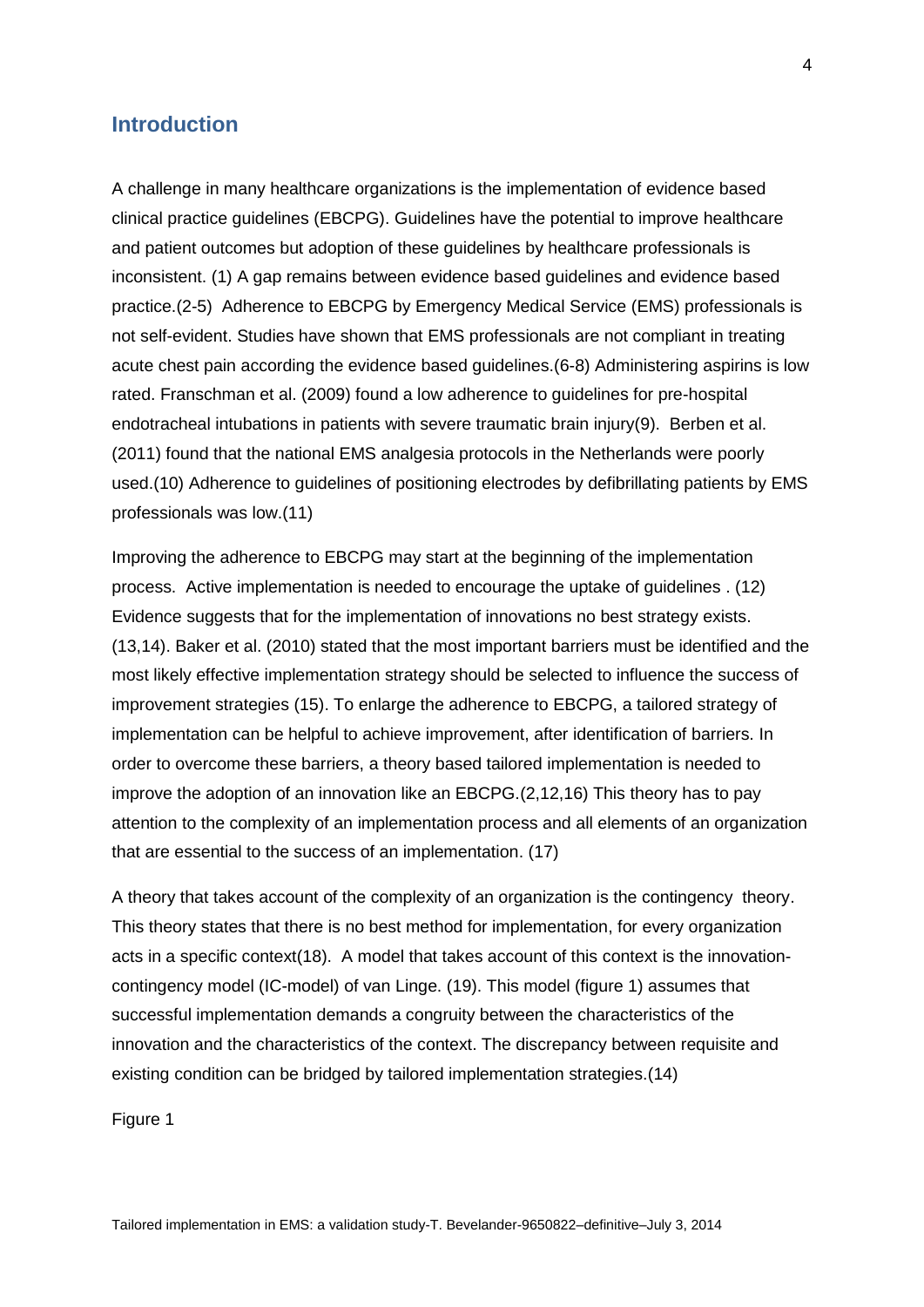The IC-model depends on three baselines: 1) configuration approach, 2) stratification of systems and 3) strategy-contingency approach. Within this first baseline, the IC-model describes four configurations, based on two dimensions: 1) team-oriented, 2) development oriented, 3) regulation-oriented and 4) goal-oriented. (figure 2). The second baseline of the IC-model is stratification of these systems in three layers: operational level, espoused values and basic underlying assumptions. The third baseline of the IC-model is the strategy contingency approach. The IC-model demands a fit between the characteristics of an organization and the innovation. Tailored strategies can be applied to overcome barriers (misfits), taking into account the three layers within the organization. The IC-model can be used as a basis for tailored implementation, using two instruments: one about the characteristics of the innovation (WIK) and one about the characteristics of the organization (WAK).

#### Figure 2

Innovations may not succeed because adoption of this innovation is suboptimal. For a successful implementation, the implementation strategy should take into account the innovation-attitude of the professionals. Rogers' diffusion of innovations theory states, that an innovation, that is perceived as having greater relative advantage, trialability, observability and compatibility along with less complexity, will be adopted more rapidly than other innovations(20). These subdomains can be measured using the innovation-attitude questionnaire.

In order to increase the success of implementation of innovations in EMS, a diagnostic instrument to expose the (mis)fits of an organization and an innovation, would be helpful. No diagnostic instrument for implementation of innovations within the context of EMS is available yet. Adaptation of the previously mentioned instruments and validating these adapted instruments could be the first step to enhance the success of implementation of evidence based practice guidelines in the context of EMS. (21,22)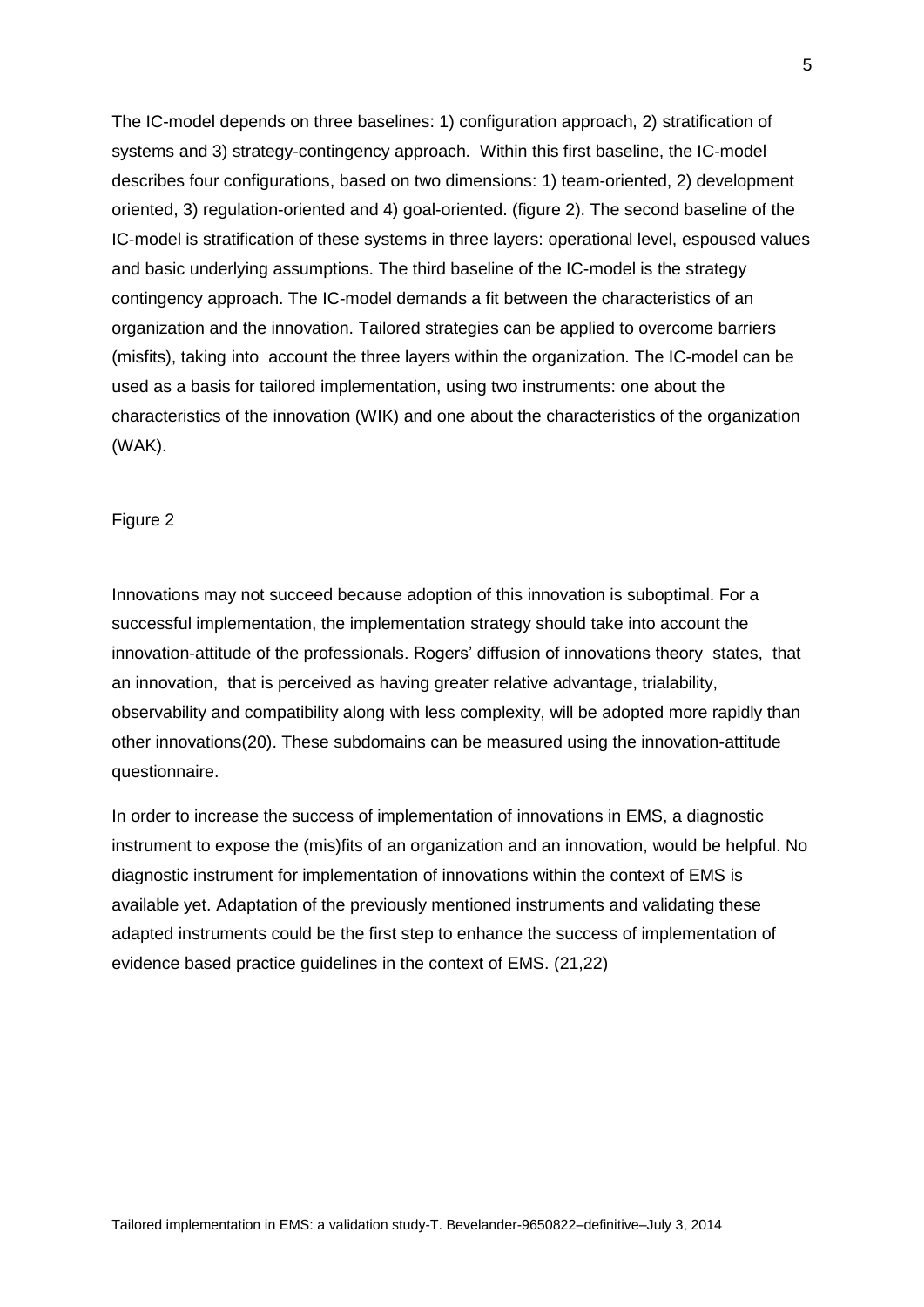# **Problem statement**

To improve the success of implementation and the adherence to EBCPG in EMS, tailored implementation could be useful. Theory-based diagnostic instruments like the WIK, WAK and the innovation-attitude questionnaire are available but not validated for the context of EMS.

# **Aim**

To adapt and validate three existing diagnostic instruments for tailored implementation, as a first step to enhance the success of implementation and adherence to EBCPG in the context of EMS.

# **Research question**

What is the content validity of three validated, diagnostic instruments for tailored implementation, that are adapted to the context of EMS?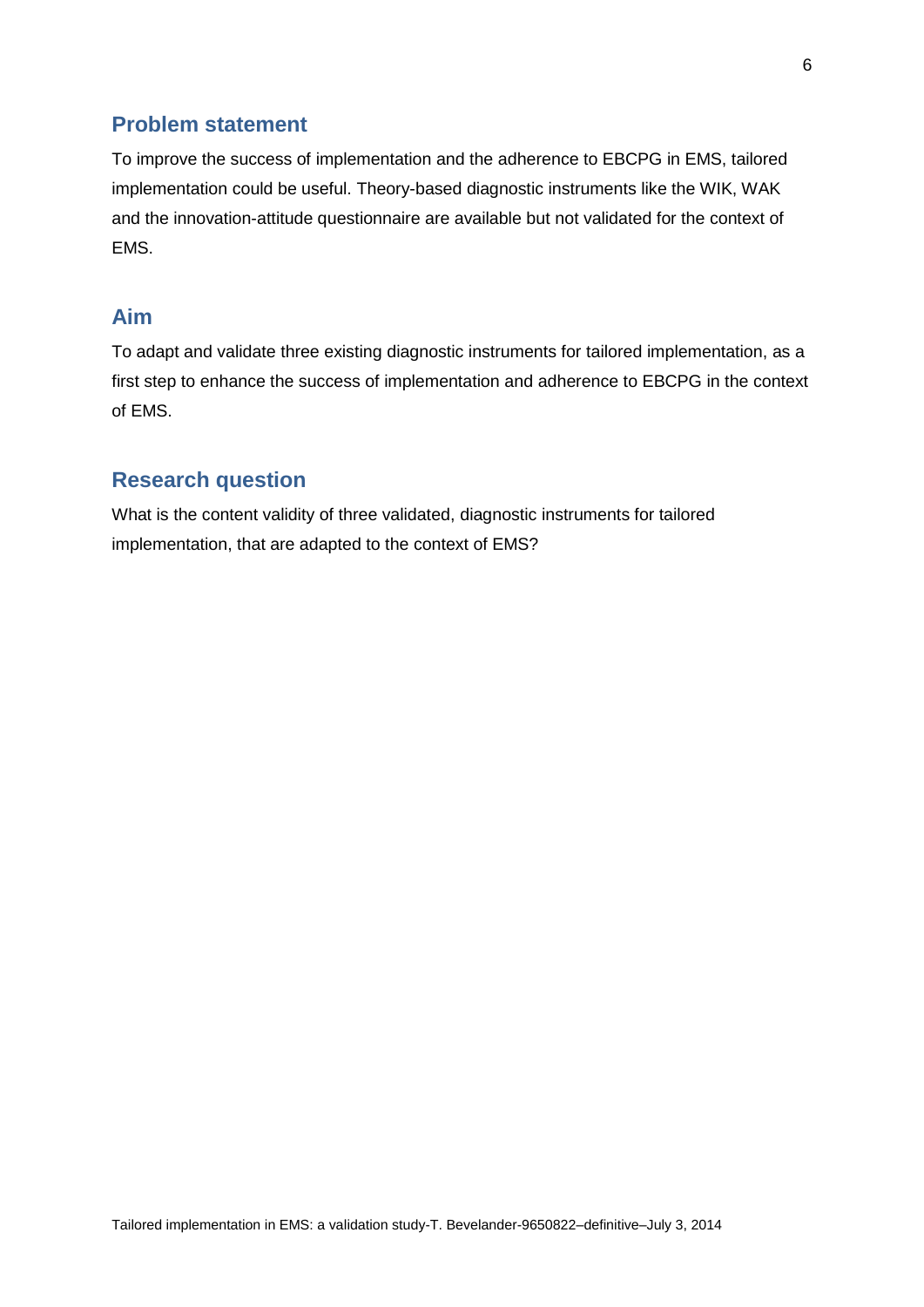## **Methods**

#### **Design**

This study has a quantitative, descriptive design. A content validation study, that uses an expert panel. Content validity was guided by the process that is described by Lynn using a modified two-stage process and has been evaluated by Polit et al.(23,24) The first stage, the developmental stage, has been modified. This stage normally includes identifying (sub)dimensions, generating items and assimilating these items into useable form. This study uses existing instruments. In the second stage, the judgment-quantification stage, the adapted items and instruments were judged by an expert-panel, using the item content validity index (I-CVI) and the Scale content validity index (S-CVI/ave). The I-CVI is the proportion of content experts giving an item a relevance rating of 3 or 4. The S-CVI/ave is the average I-CVI's for all items of the scale(24). (figure 3).

#### Figure 3

#### **Instruments**

Three existing instruments identify three main conceptual domains of influencing factors for implementation (*i.e. perceived features of the innovation (WIK), perceived features of the organization (WAK) and the innovation attitude questionnaire)*.

The WIK and WAK are distracted from a 24-item Observed Team Configurations Scale of Van Linge by Timmermans et al(25). This instrument represents the four basic team configurations as defined by Van Linge, using a five-point Likert scale about (dis)agreement. The instruments have four subscales : 1) team-oriented configuration ( $\alpha$  .91), 2) development-oriented configuration (α .89), 3) regulation-oriented configuration (α .87)and 4) goal-oriented configuration(α .76) (18,19,25)

The innovation-attitude questionnaire is a Dutch version of the Perceived Innovation Characteristics questionnaire using a five-point Likert scale about (dis)agreement.(26) The reliability of the subscales in this questionnaire is measured by Buwalda(27): 1) relative advantage (α .86) 2) trialability (α .87) 3) observability (α .80) 4) compatibility (α .87)and 5) complexity (α .76). Criterion validity of this instrument is shown by Hafsteindottir et al. (28).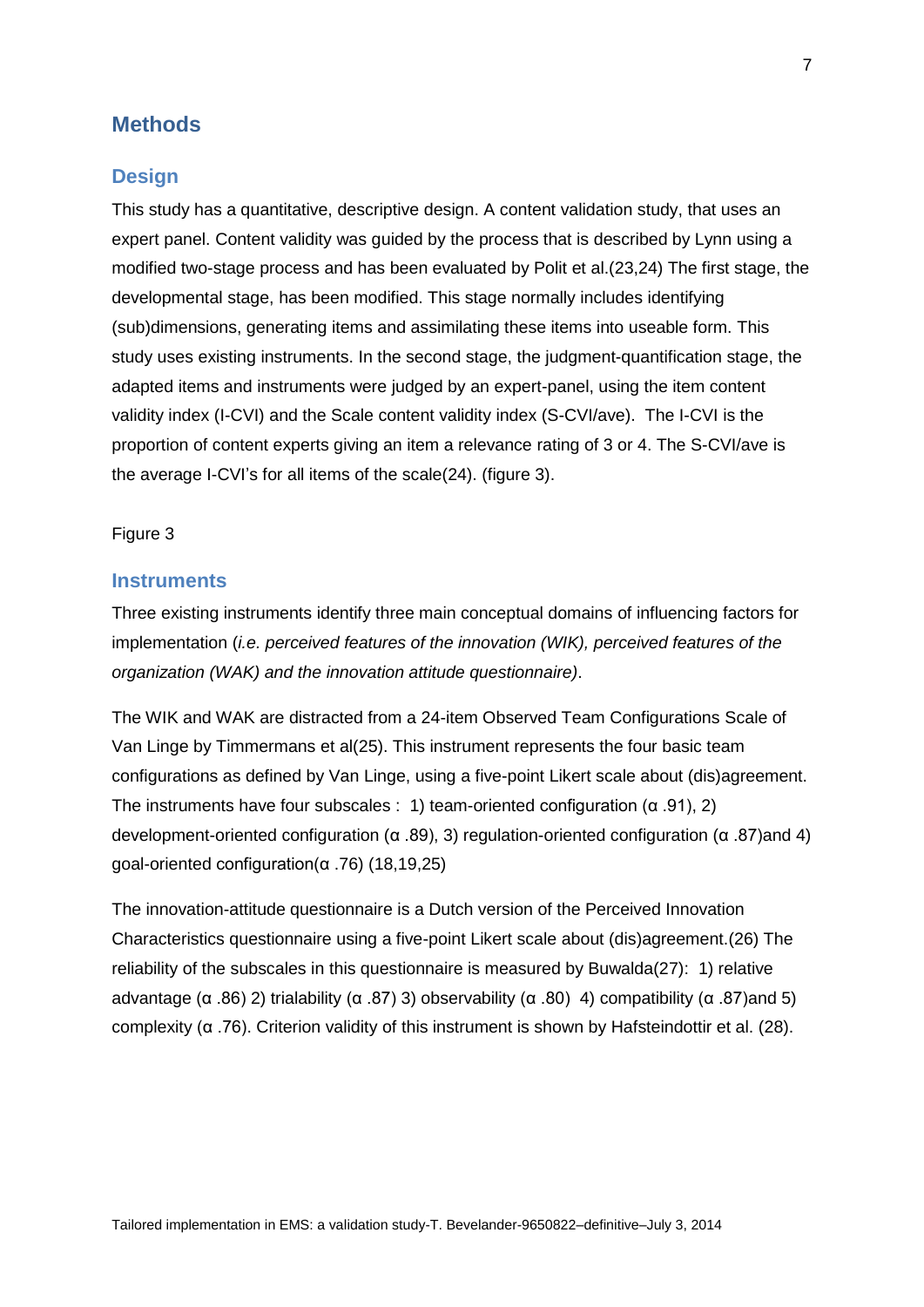#### **Sample and participants**

The expert panel consisted of national experts of EMS who met the inclusion criteria: an academic background, knowledge of or experience in implementation and a working experience of at least two years at an EMS. The experts were approached by the first author. A total of six experts was eligible as a part of the expert panel. All eligible experts met the inclusion criteria and existed of two doctors, a staff member of the national institute for ambulance care, a former manager of an EMS, and two ambulance nurses. Experts came from all around the Netherlands. At least three experts were needed according to Lynn, to determine the content validity. (23,29) Contact between experts and investigators is minimalized to avoid information bias.

The experts were asked individually by email to assess the instruments. They were asked to assess each item on predictive value of implementation success in EMS. In a letter that was sent with the instruments, the goal of this study was explained and the essence of the collaboration of the experts was explained. They could call or email the first author anytime they wanted if there were questions. In the email, a hyperlink was included to a program "Thesistools online enquêtes" where the experts could assess the three instruments. No patients are involved in this study, so no METC-declaration was needed.

#### **Data-collection**

In the first round, individual items were evaluated by the experts. Relevancy was indicated on a four-point Likert scale:  $1 =$  this item is not relevant;  $2 =$  this item needs major revisions to be relevant;  $3 =$  this item is relevant, but needs minor revisions;  $4 =$  this item is relevant. The relevancy was dichotomized in 'not relevant (score 1 or 2)' and 'relevant' (score 3 or 4). In this round, four experts rated all items and according to Lynn and Polit, all experts must rate an item 'relevant', to establish content validity. (23,24,30) (table 1) This means that only items that scored a 3 or 4 by all four experts have an I-CVI of 1.0. Items with lower I-CVI will be removed or adapted. Adaption was based on the feedback and suggestions of the experts, the opinion of the investigators and the literature.

In the second round, the revised and added items were assessed by the experts on a fourpoint Likert scale for their relevancy: 1=irrelevant; 2=somewhat relevant; 3=quite relevant; 4=highly relevant.(31) The relevance was again dichotomized in 'not relevant' and 'relevant'. The I-CVI was computed and to establish content validity, all five experts must rate an item as relevant, according to Lynn. (23) (table 1) However, according to Polit(32), who evaluated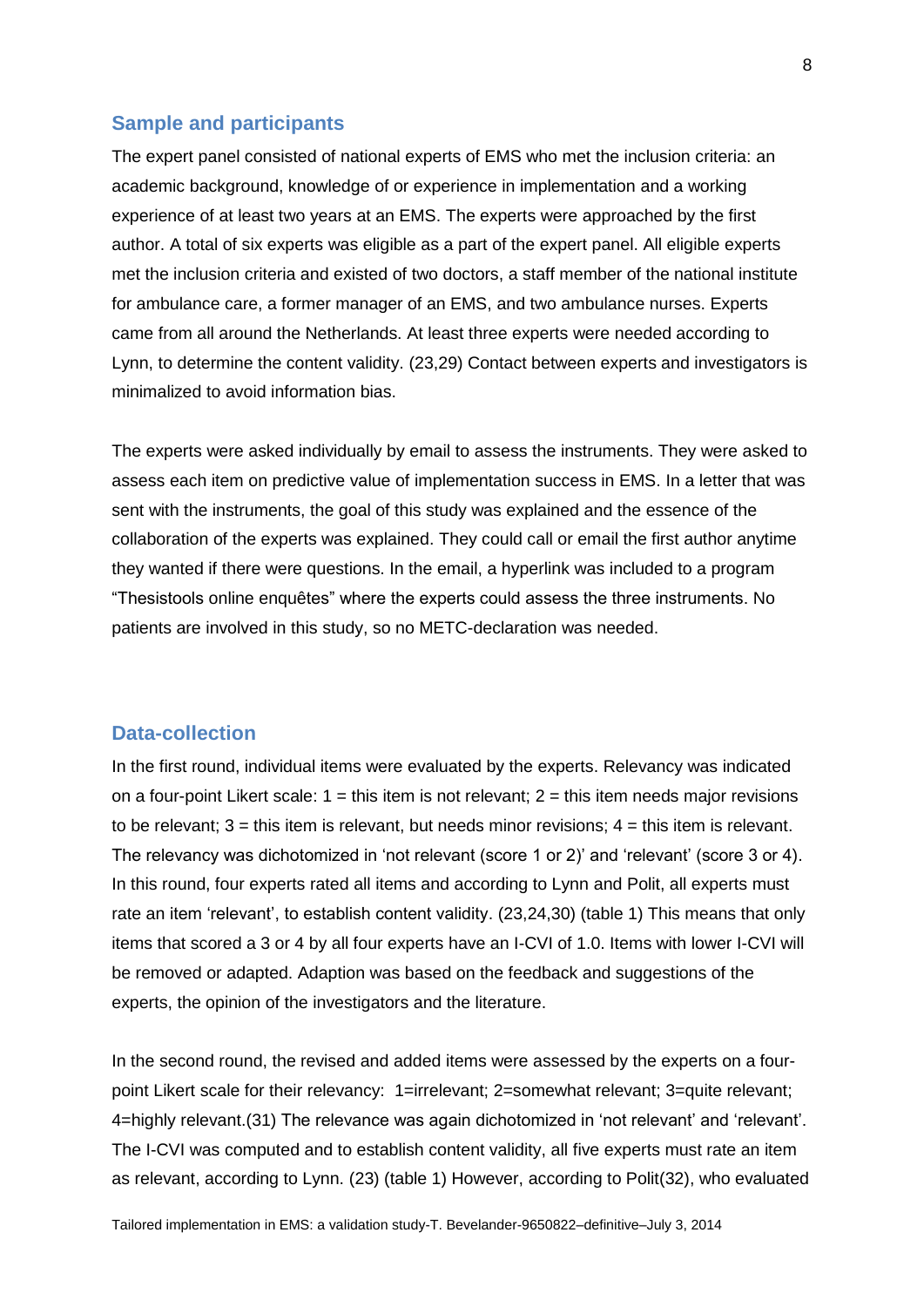the CVI and made recommendations, an I-CVI of .78 or more would fall into the range considered excellent, using five experts or more. The S-CVI was computed using the averaging approach (S-CVI/ave) according to Polit.(24)

#### Table 1

#### **Data-analysis**

Data were analyzed by the principal investigator (RvL) and the first author(TB) after the first round. Items were removed or added, if consensus was reached by the investigators. Items were revised in an iterative way, considering the theoretical framework of the instruments and the context of EMS. After consensus was reached, items were definitive revised. If an I-CVI did not meet the cut-off point of 1.0, discussion was indispensable. All items were discussed by the investigators and judged, until consensus was reached. After the second round, items were judged, using the I-CVI. Items should have an I-CVI of .78 or more with five or more experts to have excellent content validity.(32) Items with an I-CVI of <.78 were removed. The goal for S-CVI is .90 to be excellent, but should be at least .80 to have an acceptable content validity. (23,24)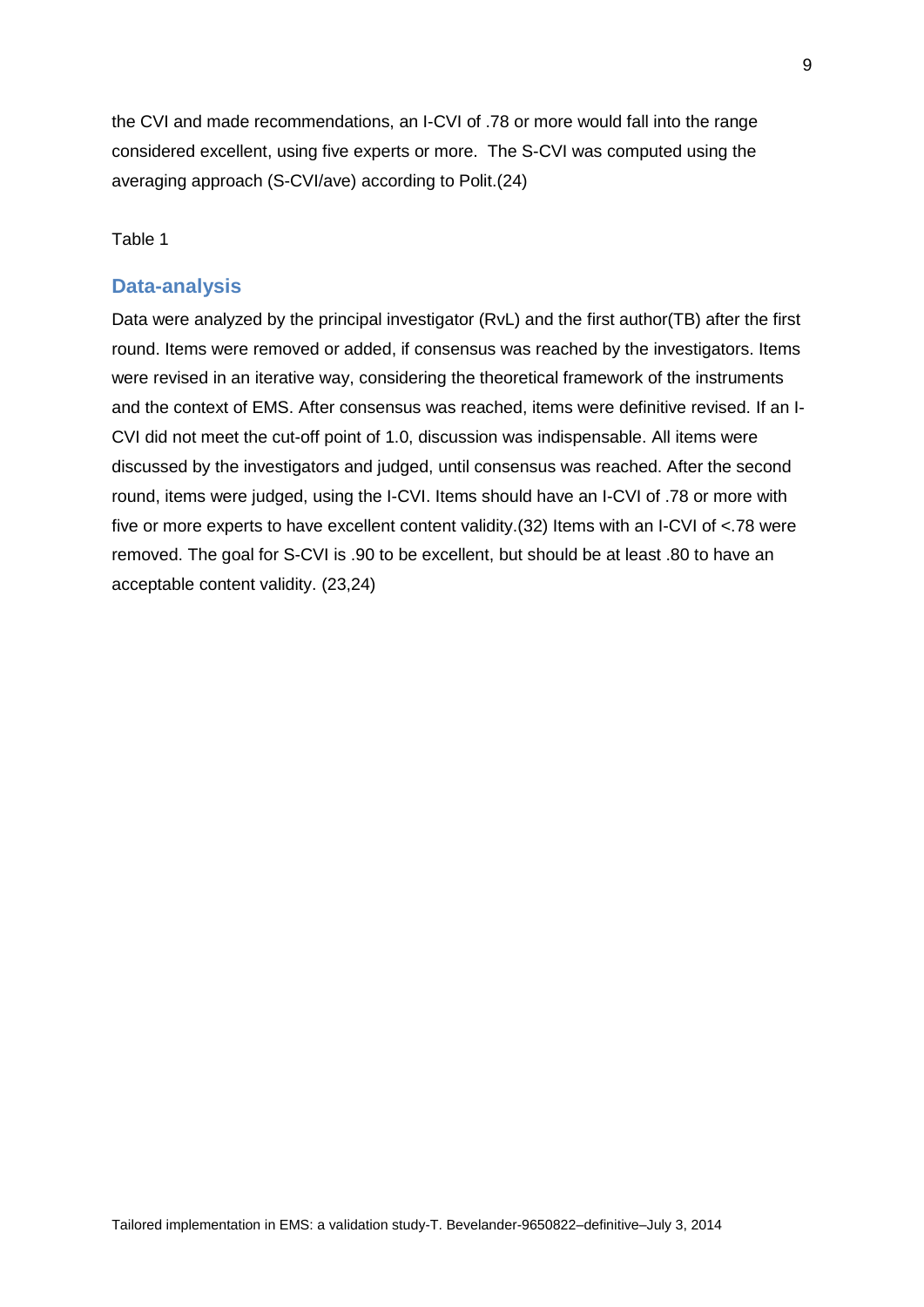# **Results**

### **Main results**

The first round was during February and March 2014. Four of the eligible six experts responded. Two experts did not respond. The second round was during the end of April and the beginning of May 2014. A total of 5 experts of the eligible six judged the revised and added items. For the experts could respond anonymously, it is unknown why experts did not respond and it is unknown which of the experts did respond.

## **WIK**

From the 12 items belonging to the WIK, six items did not meet the 1.0 cut-off point. These items were revised, based on the feedback and suggestions of the experts. One item that did have an I-CVI of 1.0 was revised, based on the suggestions of the experts. No items were eliminated and three items were added. Finally 10 items of the WIK were (re)judged. After the second round, 13 out of all 15 items were rated 'relevant' with an I-CVI of .78 or more. The S-CVI/ave of the adapted WIK after removing the invalid items is .92. (table 2,3)

The original WIK consists of four configurations. The feedback of the experts related to the development-oriented configuration, was ground to adapt this configuration into tailoredcare-configuration. Deviation from a protocol in a responsible manner to achieve patientrelated goals, is a valuable addition to cover the context of development-oriented configuration. In the EMS-context, development is, according to the experts, associated with tailored care and deviation from protocols to achieve this goal.

Education and training, ergonomics, and safety are important items and should be added as items to the WIK according the suggestions of the experts and the opinion of the investigators. The investigators have determined that these items can be related to human resources (HR). The dimensions of HR are internal and controlled. Internal for professionals are the center of this configuration and controlled for the organization is responsible for facilitating the conditions of HR. At last, the revised WIK, exists of 5 configurations. (figure 4)

Figure 4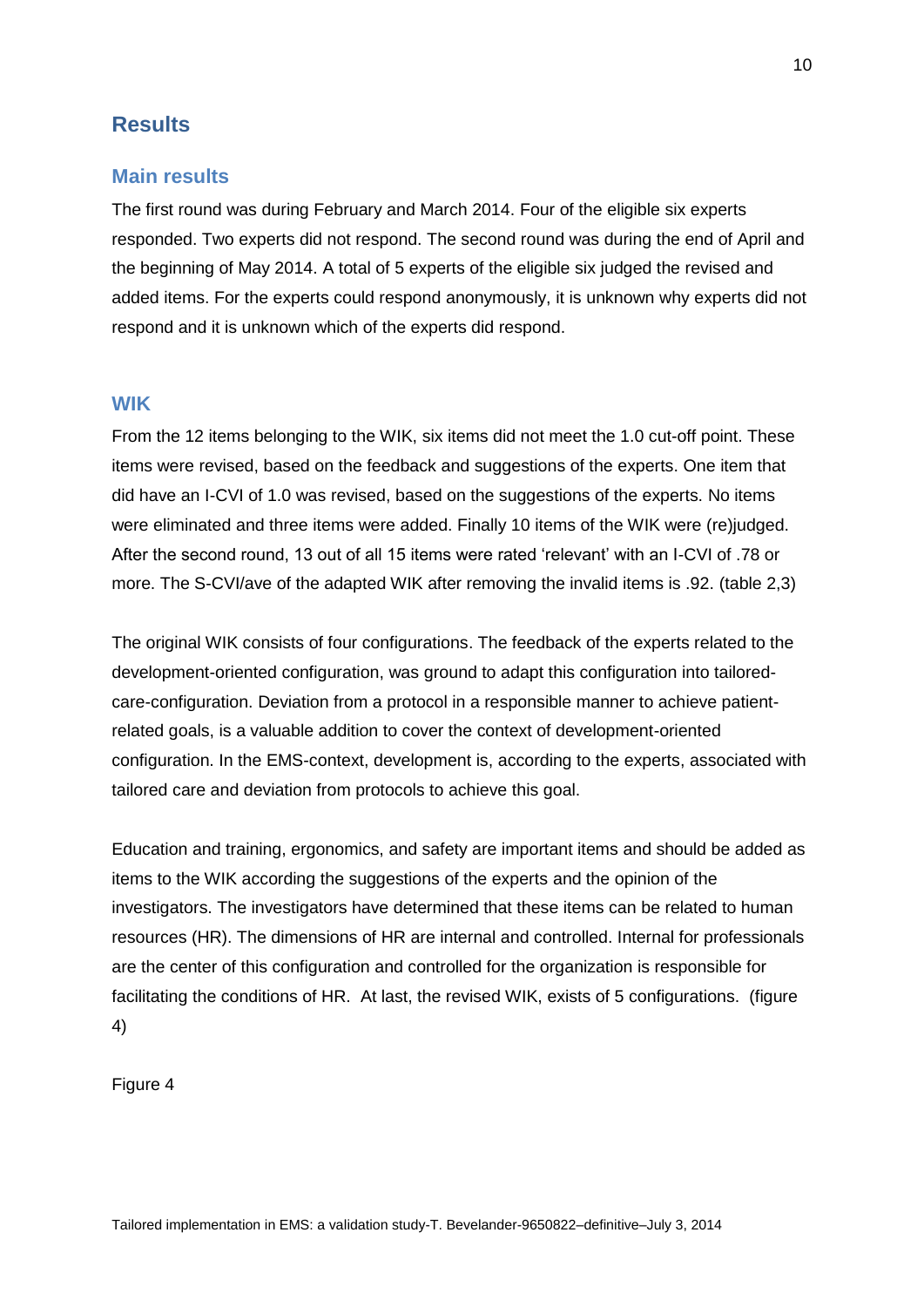#### **WAK**

The WAK consisted of 12 items, of which five items did not meet the cut-off point of 1.0 after the first round. Three of these items were revised, based on the feedback and suggestions of the experts. (see also table 1) Two items were not revised, despite an I-CVI of .75. No feedback or suggestions was given by the experts, while the opinion of the investigators was that these two items were very relevant. No items were added or eliminated. One item with an I-CVI of 1.0 was revised, based on the suggestions of the experts. Finally four items were (re)judged in the second round. After the second round, nine out of 12 items were rated 'relevant' with an I-CVI of .78 or more. The adapted WAK has an S-CVI/ave of .98 after removing the invalid items. (table 2,3)

The original WAK consists of the same four configurations as the original WIK. The feedback and suggestions of the experts, did not lead to an adaptation of these configurations within the WAK list.. In all items 'unit' is substituted by 'organization'. One item was revised based on the feedback of the experts, despite an I-CVI of 1.0. In the second round, the I-CVI decreased to .60. Therefore, the original item will remain.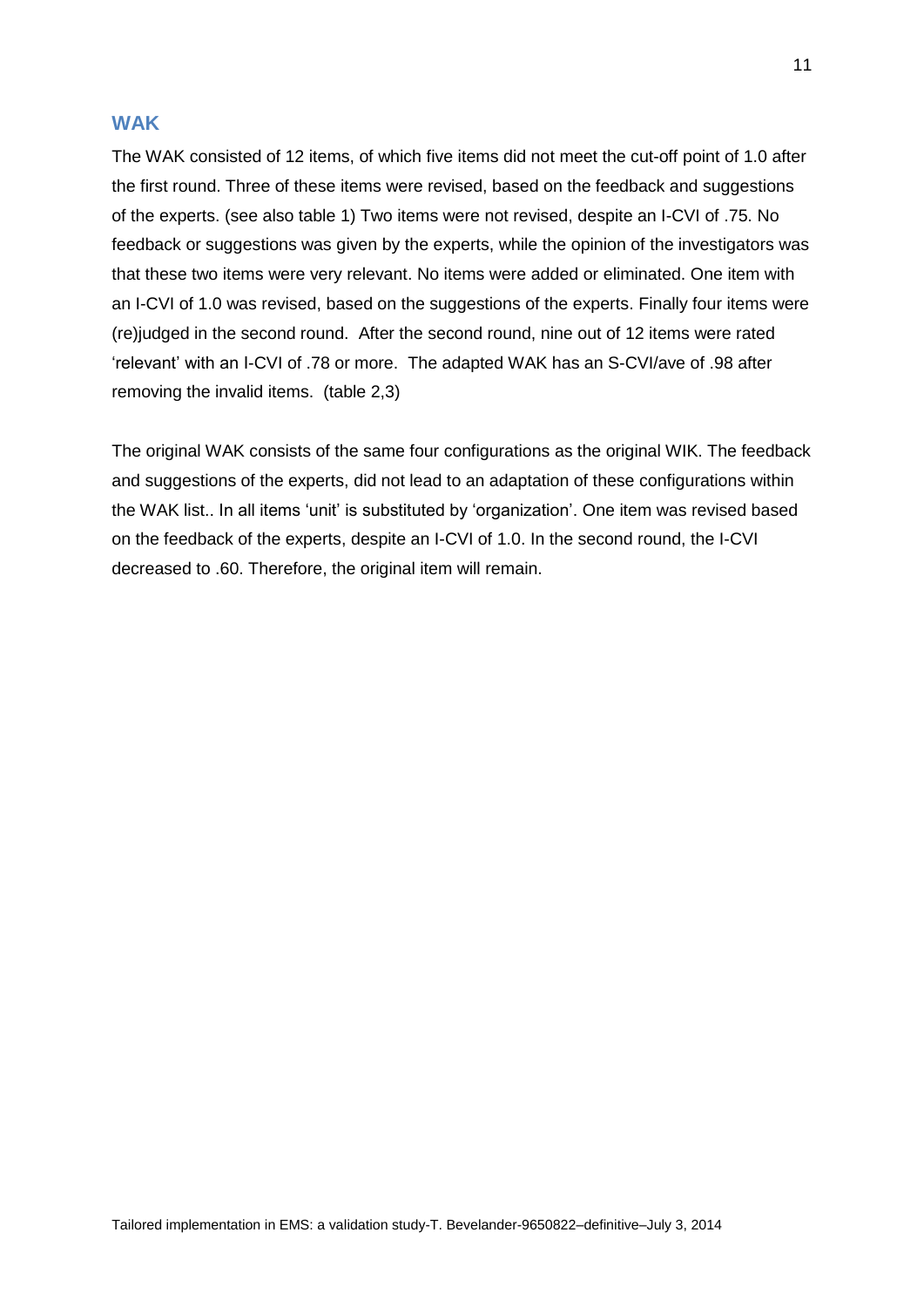#### **Innovation-attitude**

The innovation-attitude questionnaire consisted of 21 items. From these items, 11 items did not meet the cut-off point of 1.0. Of these 11 items, two items were eliminated and one item has not been revised, despite an I-CVI of .50. The feedback of the experts suggested an interpretation bias of this item. Three items with an I-CVI of 1.0 were revised based on the feedback of the experts. One item with an I-CVI of 1.0 was eliminated because of an overlap with another item according to the judgment of the investigators and the experts. One item was added based on the suggestion of the experts. In the second round, 11 items were (re)judged. After the second round, 11 out of 19 items were rated 'relevant' with an I-CVI of .78 or more. The adapted innovation- attitude questionnaire has an S-CVI/ave of .97 after removing the invalid items. (table 2,3)

The original innovation-attitude instrument contains five subdomains. These subdomains remain in the adapted instrument. One item about safety was added to the subdomain of relative advantage. The removed items were a part of the subdomains complexity, compatibility and relative advantage.

Table 2 Table 3

# **Discussion**

### **Statement of principal findings**

The aim of this study was to adapt and validate three existing diagnostic instruments for implementation, as a first step to enhance the success of implementation of EBCPG in the context of EMS. After two rounds of consulting an expert panel, three existing instruments have been adapted. Of all 46 items, 34 items were judged 'relevant' with an I-CVI of .78 or more. This implicates, according to Lynn, that 12 items should be eliminated or further investigated.(23) After eliminating the 12 invalid items, the S-CVI/ave are excellent with scores of .92, .98 and .97.

#### **Validity**

To increase internal validity, contact between the investigators and the experts was limited as well as the experts mutually. Experts were now able to judge the instruments without information bias. It is possible that the experts did not understand their task the right way,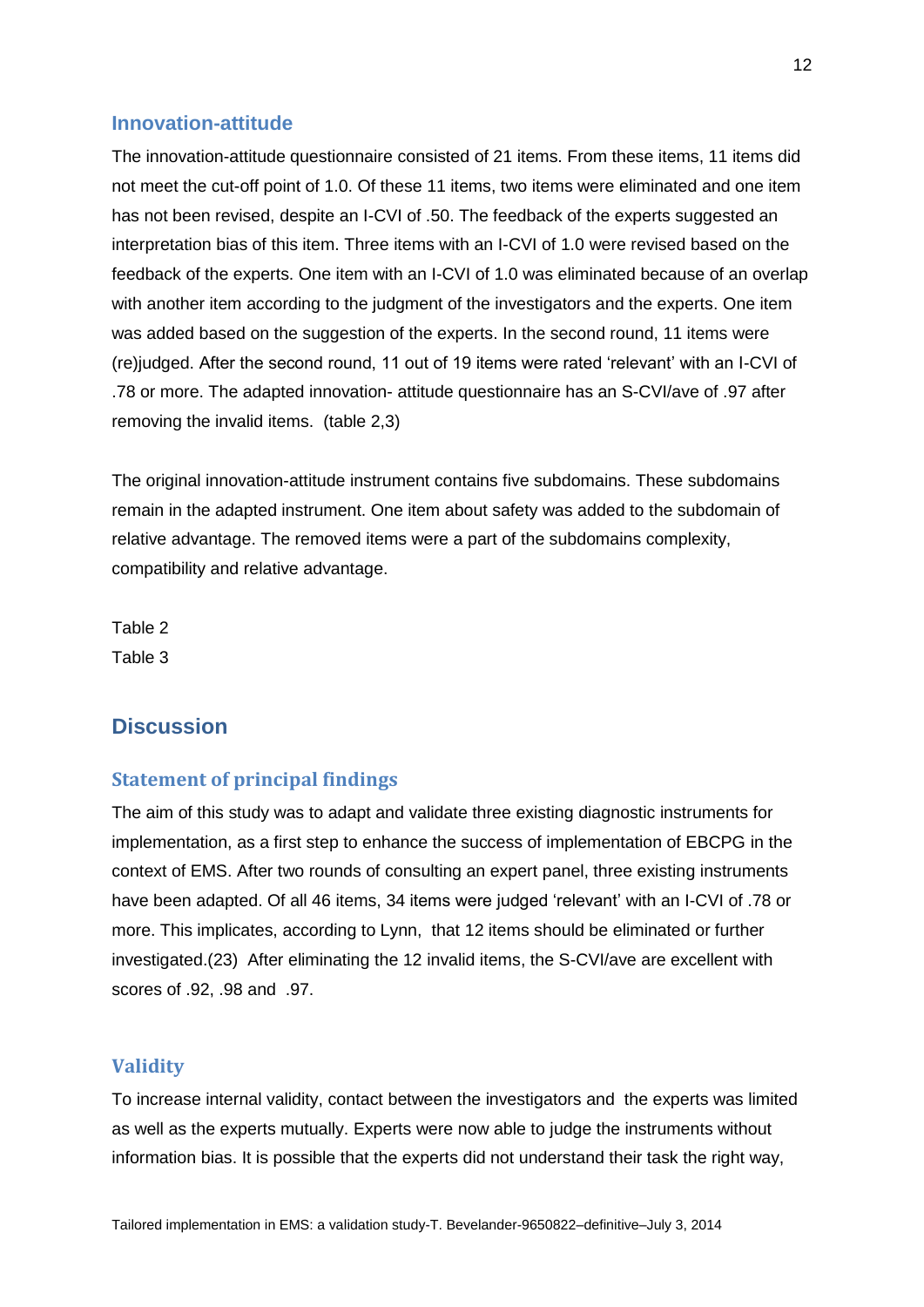which might have led to response bias. Items were only revised, added or eliminated after the investigators reached consensus which improves the internal validity. Generalizability of the instruments is limited to EMS in the Netherlands for the Dutch EMS-professionals are homogenous. Compared to professionals of other countries, they are heterogeneous. The educational level of EMS-workers in the Netherlands for example differs from other countries as well as the allocation of duties at an ambulance.

#### **Reliability**

The adaption of three instruments, made a shift in the subdomains of these instruments for items are added, removed and revised. The subdomain HR-oriented configuration for example was added at the WIK. Revised items are judged at item-level in this study and no internal consistency has been tested. Construct validity is not tested and remains uncertain for the degree to which it measures the underlying constructs in the revised instruments. After removing 12 items, the S-CVI/ave may improve, but a shift in subscales of the instruments is inevitable. The subscale complexity in the innovation-attitude questionnaire for example would lose 6 of its 7 items, which influences the construct validity and reliability of this instrument.

#### **Strengths and limitations**

This validation study has contributed to gaining and understanding in what is relevant at innovation-, organization- and innovation-attitude level as predictors of implementation success in the context of EMS. This understanding is the first step in developing a reliable and valid diagnostic instrument for tailored implementation in the context of EMS in the Netherlands. However, this study has some limitations.

The low number of eligible experts is remarkable. Finally only six experts were eligible for this study, and not all of them responded. The experts seemed to be homogeneous but for the backgrounds really differ a lot, it might be a more heterogeneous group. This might have influenced the different judgments of the items. The inclusion criteria to have an academic background was probably the main reason that the number of experts was low. A higher number of experts would have led to more feedback and suggestions.

The high number of items that did not meet the cut-off point of .78 is striking. Possible causes are insufficient operationalization of the underlying construct, the absence of construct specification to the experts or biased experts. A stronger panel and a third round is advised by Lynn and might lead to a higher number of content valid items(23).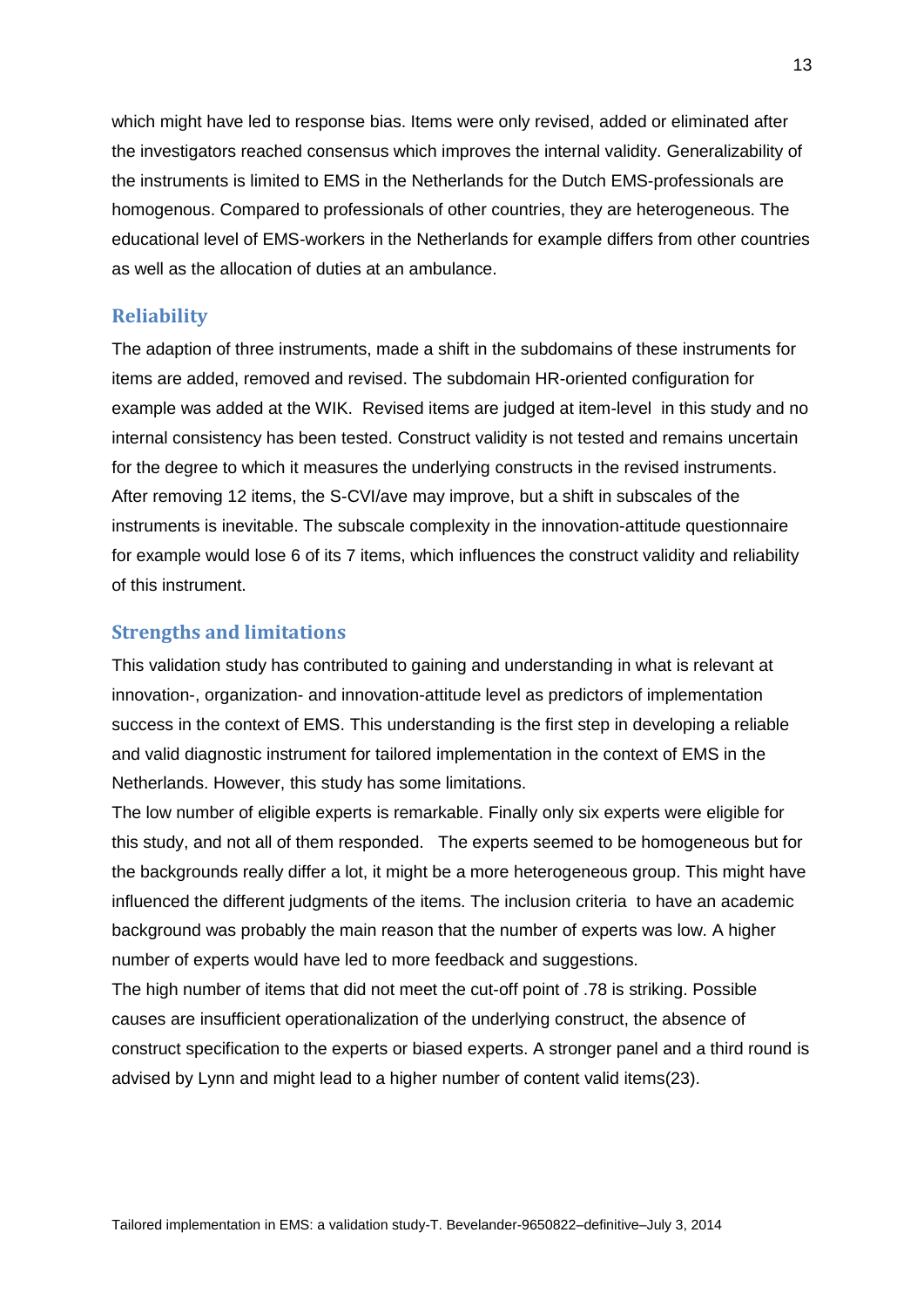## **Comparison other studies**

This study is the first study to measure I-CVI and S-CVI of these three instruments. Several barriers to successful implementation of EBCPG in EMS are described. Insufficient training, lack of common governance and lack of available resources are obstacles for successful implementation in EMS.(22). In this study, some feedback of the experts was aimed at training and education. Items about training and education were added and appeared to have an I-CVI of 1.0. No suggestions or feedback about a lack of common government was given. The main reason for that might be the different governmental organization in the Netherlands, compared to other countries. In the Netherlands, all EMS's are commonly arranged and have shared protocols. Human resources are a part of available resources. As described before, a lack of resources may be an obstacle for successful implementation. According to the feedback of the experts, this configuration is added at the WIK. It can be concluded that most barriers for successful implementation in EMS as described by Lang et al, are recognized by experts in the Netherlands and are used in the adapted instruments(22).

Wensing et al. stated that it is unclear how to identify important determinants the best way and how to match implementation interventions to those determinants(33). They refer to a meta regression analysis of Baker et al. (15) and concluded that most tailored interventions studies are not clear about for example explicit utilization of a theory when developing the intervention. Utilization of a theory when developing an intervention is quite explicit. The ICmodel offers different interventions, based on the different configurations and the three layers. Once the instruments are used, tailoring can be applied, using tailored interventions, based on the IC-model.

### **Clinical utility**

The adapted and validated instruments are in potential, in the future, usable for tailored implementation in EMS. It offers innovators in EMS a tool to discover barriers to successful implementation. Using these instruments in an implementation process, tailored interventions can be applied in order to overcome barriers.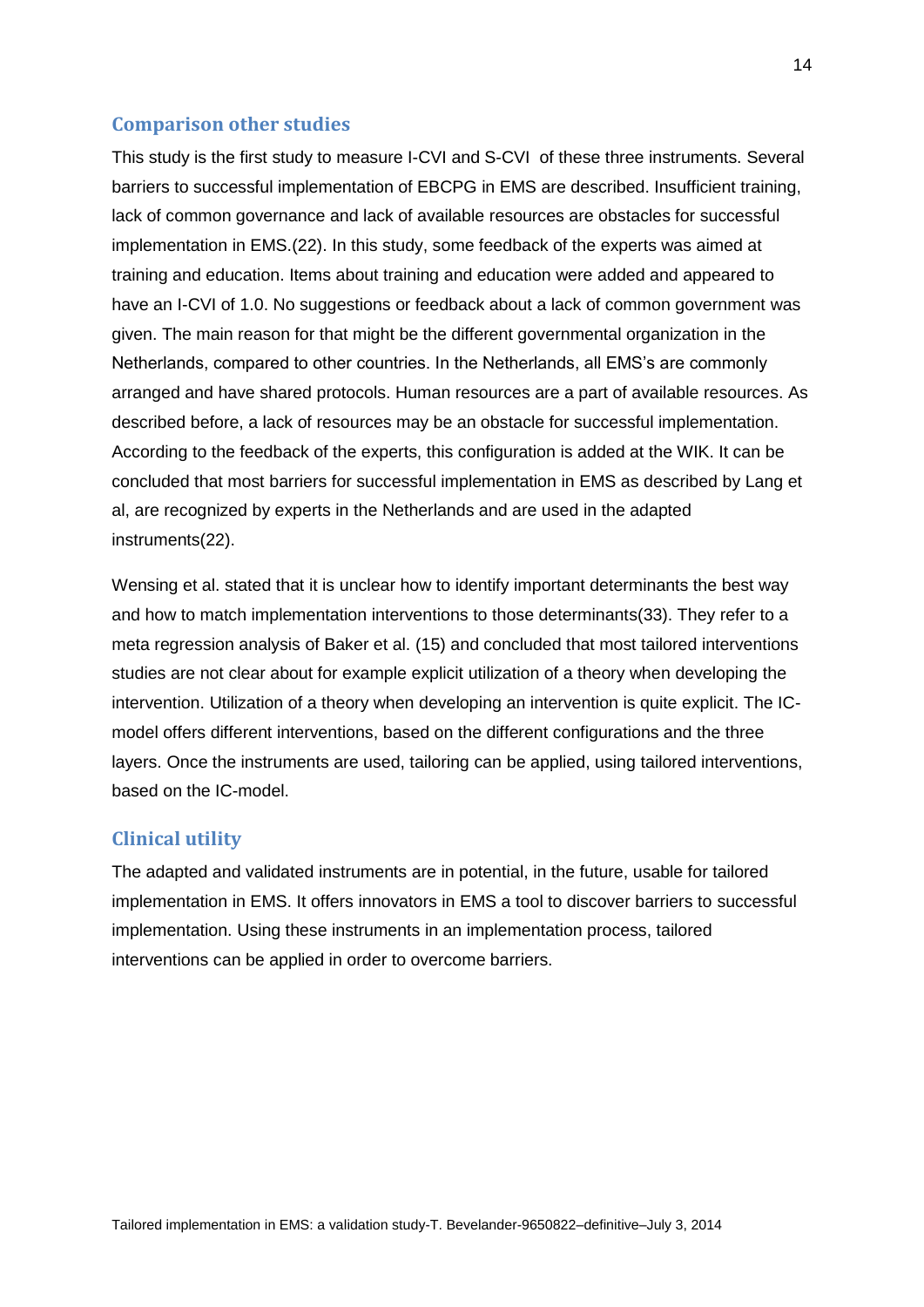# **Conclusion**

This study delivers a first step to adapted and validated diagnostic instruments to map barriers and facilitators in EMS. These instruments take into account the features of the innovation, the department and the innovation-attitude of the professionals. A total of 34 items from the adapted instruments is content valid with an I-CVI of .78 or more. Removing the 12 content invalid items leads to an excellent S-CVI/ave. Concurrently this removal influences the construct validity of the instruments.

## **Recommendations**

For 12 items remain content invalid, these items, and therefore the instruments, need to be evaluated again in order to obtain sufficient content validity at item level. This evaluation should take into account the subscales within the instruments. A third round with an expert panel would help to adapt and judge the content invalid items. The present experts might be biased for they have judged the items twice already. Other experts should be recruited. The adapted instruments must be submitted to participants, to test reliability and internal consistency.

Furthermore, these instruments should be tested in an implementation process. The usability should be tested and the predictability of implementation success of these instruments for the context of EMS.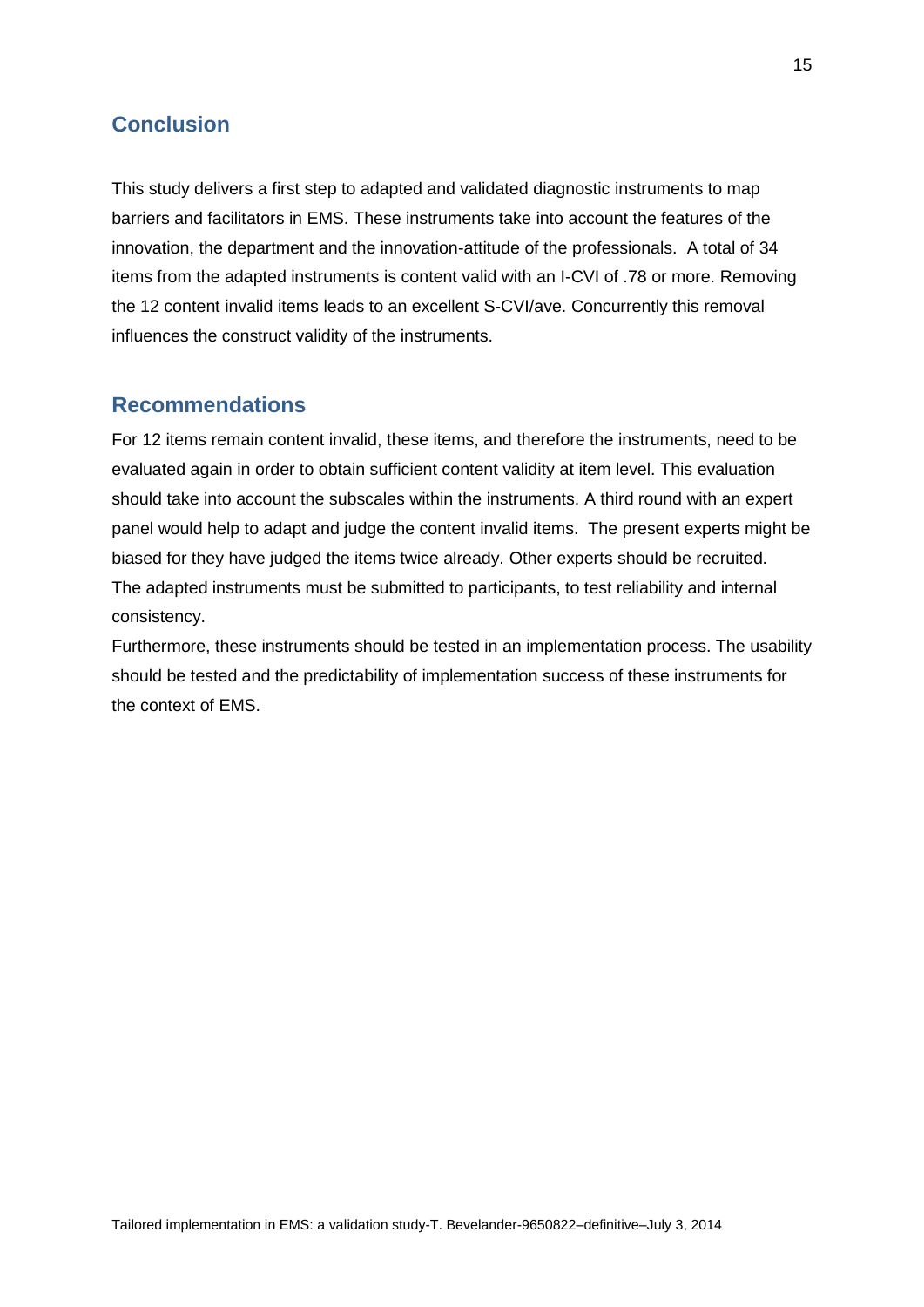# **References**

(1) Francke AL, Smit MC, de Veer AJ, Mistiaen P. Factors influencing the implementation of clinical guidelines for health care professionals: a systematic meta-review. BMC Med Inform Decis Mak 2008 Sep 12;8:38-6947-8-38.

(2) Grimshaw, J M Thomas, R E MacLennan, G Fraser, C Ramsay, C R Vale, L Whitty, P Eccles, M P Matowe, L Shirran, L Wensing, M Dijkstra,R Donaldson, C. Effectiveness and efficiency of guideline dissemination and implementation strategies. Health Technol Assess 2004;8(6):iii-iv, 1.

(3) Flodgren G, Eccles Martin P, Grimshaw J, Leng Gillian C, Shepperd S. Tools developed and disseminated by guideline producers to promote the uptake of their guidelines. 2013(8).

(4) Grol RG, Jeremy. From best evidence to best practice: effective implementation of change in patients' care. Lancet (London, England) 2003;362(9391):1225-1230.

(5) Barbui C, Girlanda F, Ay E, Cipriani A, Becker T, Koesters M. Implementation of treatment guidelines for specialist mental health care. Cochrane Database Syst Rev 2014 Jan 17;1:CD009780.

(6) McVaney KE, Macht M, Colwell CB, Pons PT. Treatment of suspected cardiac ischemia with aspirin by paramedics in an urban emergency medical services system. Prehosp Emerg Care 2005 Jul-Sep;9(3):282-284.

(7) Rittenberger JC, Beck PW, Paris PM. Errors of omission in the treatment of prehospital chest pain patients. Prehosp Emerg Care 2005 Jan-Mar;9(1):2-7.

(8) Figgis K, Slevin O, Cunningham JB. Investigation of paramedics' compliance with clinical practice guidelines for the management of chest pain. Emerg Med J 2010 Feb;27(2):151- 155.

(9) Franschman G, Peerdeman SM, Greuters S, Vieveen J, Brinkman AC, Christiaans HM, et al. Prehospital endotracheal intubation in patients with severe traumatic brain injury: guidelines versus reality. Resuscitation 2009 Oct;80(10):1147-1151.

(10) Berben, Sivera A A Schoonhoven, Lisette Meijs, Tineke H J M van Vugt,Arie van Grunsven, Pierre. Prevalence and relief of pain in trauma patients in emergency medical services. Clin J Pain 2011;27(7):587-592.

(11) Nurmi, Jouni Rosenberg, Per Castrén, Maaret. Adherence to guidelines when positioning the defibrillation electrodes. Resuscitation 2004;61(2):143-147.

(12) Gagliardi AB, Melissa. Integrating guideline development and implementation: analysis of guideline development manual instructions for generating implementation advice. Implementation science 2012;7:67-67.

(13) Shaw, B Cheater, F Baker, R Gillies, C Hearnshaw, H Flottorp,S Robertson, N. Tailored interventions to overcome identified barriers to change: effects on professional practice and health care outcomes. Cochrane Database of Systematic Reviews 2005(3):CD005470- CD005470.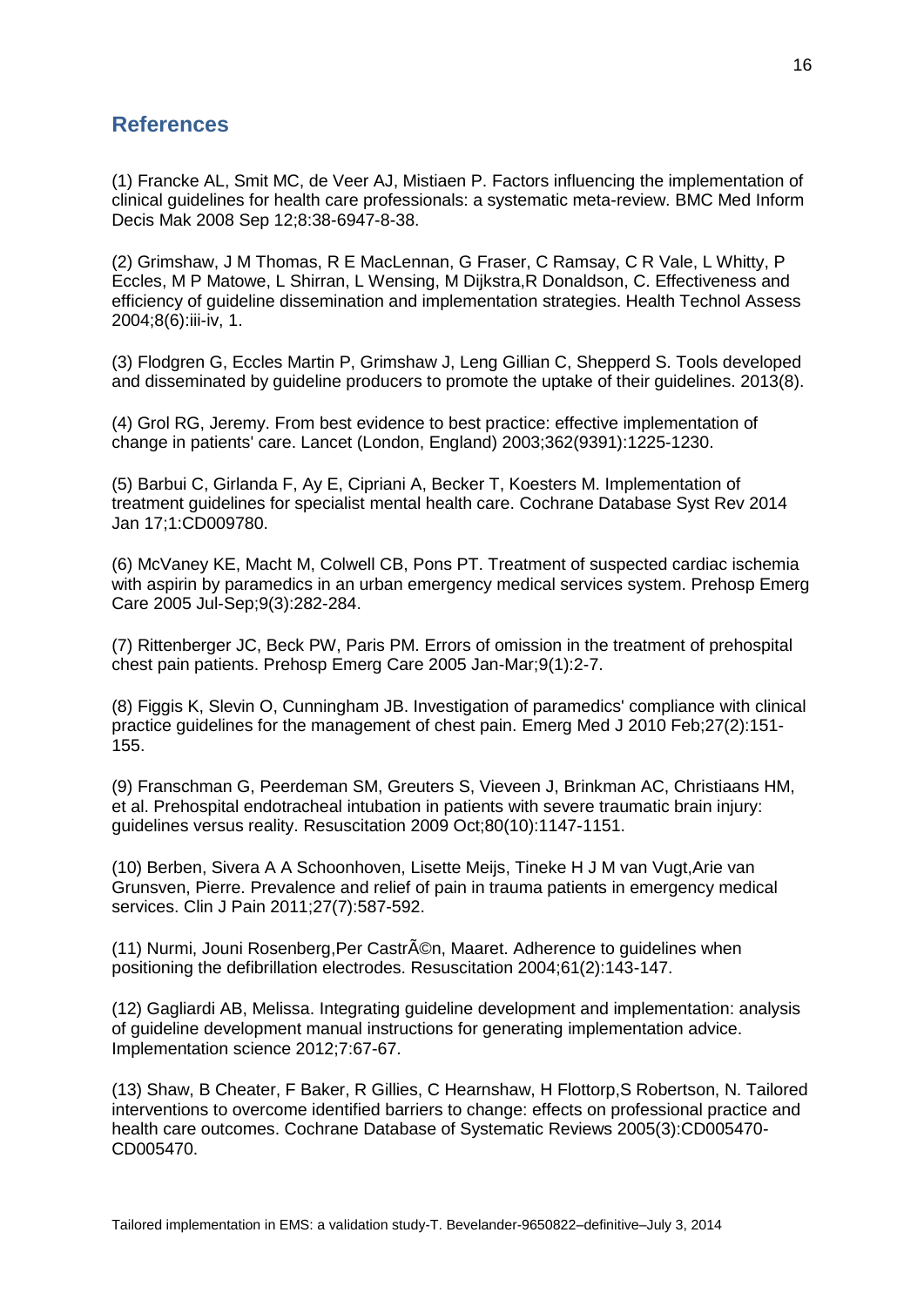(14) van Os-Medendorp, Harmieke Eland-de Kok, Petra van Linge, Roland Bruijnzeel Koomen, Carla Grypdonck,Mieke Ros, Wynand. The tailored implementation of the nursing programme 'Coping with Itch'. J Clin Nurs 2008;17(11):1460-1470.

(15) Baker, Richard Camosso Stefinovic, Janette Gillies, Clare Shaw, Elizabeth Cheater, Francine Flottorp,Signe Robertson, Noelle. Tailored interventions to overcome identified barriers to change: effects on professional practice and health care outcomes. Cochrane Database of Systematic Reviews 2010(3):CD005470-CD005470.

(16) Lugtenberg, M Burgers, J S Westert,G P. Effects of evidence-based clinical practice guidelines on quality of care: a systematic review. Quality & Safety in Health Care 2009;18(5):385-392.

(17) Beckford J. Contingency Theory. Quality, a critical introduction. 3rd ed. New York: Routledge; 2010. p. 157.

(18) Timmermans O, Van Linge R, Van Petegem P, Van Rompaey B, Denekens J. A contingency perspective on team learning and innovation in nursing. J Adv Nurs 2013;69(2):363-373.

(19) Linge R. Integrerende benaderingen: contingenties en configuraties. Innoveren in de gezondheidszorg: theorie, praktijk en onderzoek. first ed. Amsterdam: Reed Business; 2012. p. 143.

(20) Rogers EM. diffusion of innovations. fifth ed. New York: the Free Press; 2003.

(21) Grol R. Successes and failures in the implementation of evidence-based guidelines for clinical practice. Med Care 2001 Aug;39(8 Suppl 2):II46-54.

(22) Lang ES, Spaite DW, Oliver ZJ, Gotschall CS, Swor RA, Dawson DE, et al. A national model for developing, implementing, and evaluating evidence-based guidelines for prehospital care. Acad Emerg Med 2012 Feb;19(2):201-209.

(23) Lynn MR. Determination and quantification of content validity. Nurs Res 1986;35(6):382-385.

(24) Polit DF, Beck CT. The content validity index: are you sure you know what's being reported? Critique and recommendations. Res Nurs Health 2006 Oct;29(5):489-497.

(25) Timmermans O, Linge R, Petegem P, Denekens J. **Team learning and innovation in nursing teams: Results of a comprehensive research project**. Journal of Nursing Education and Practice International Peer-reviewed and Open Access Journal for the Nursing Specialists 2012;2(4).

(26) Moore GC, Benbasat I. Development of an Instrument to Measure the Perceptions of Adopting an Information Technology Innovation. Information Systems Research 1991 09/01; 2014/06;2(3):192-222.

(27) Buwalda I. Adoption of functional difference in health care: a research into the influence of organisational culture, personal values and innovation characteristics on adoping an innovation [in Dutch: Adoptie van functie differentiatie. Onderzoek naar de invloed van orgnisatiecultuur, persoonlijke waarden en innovatiekenmerken op de adoptie van een innovatie]. Utrecht, University 2006.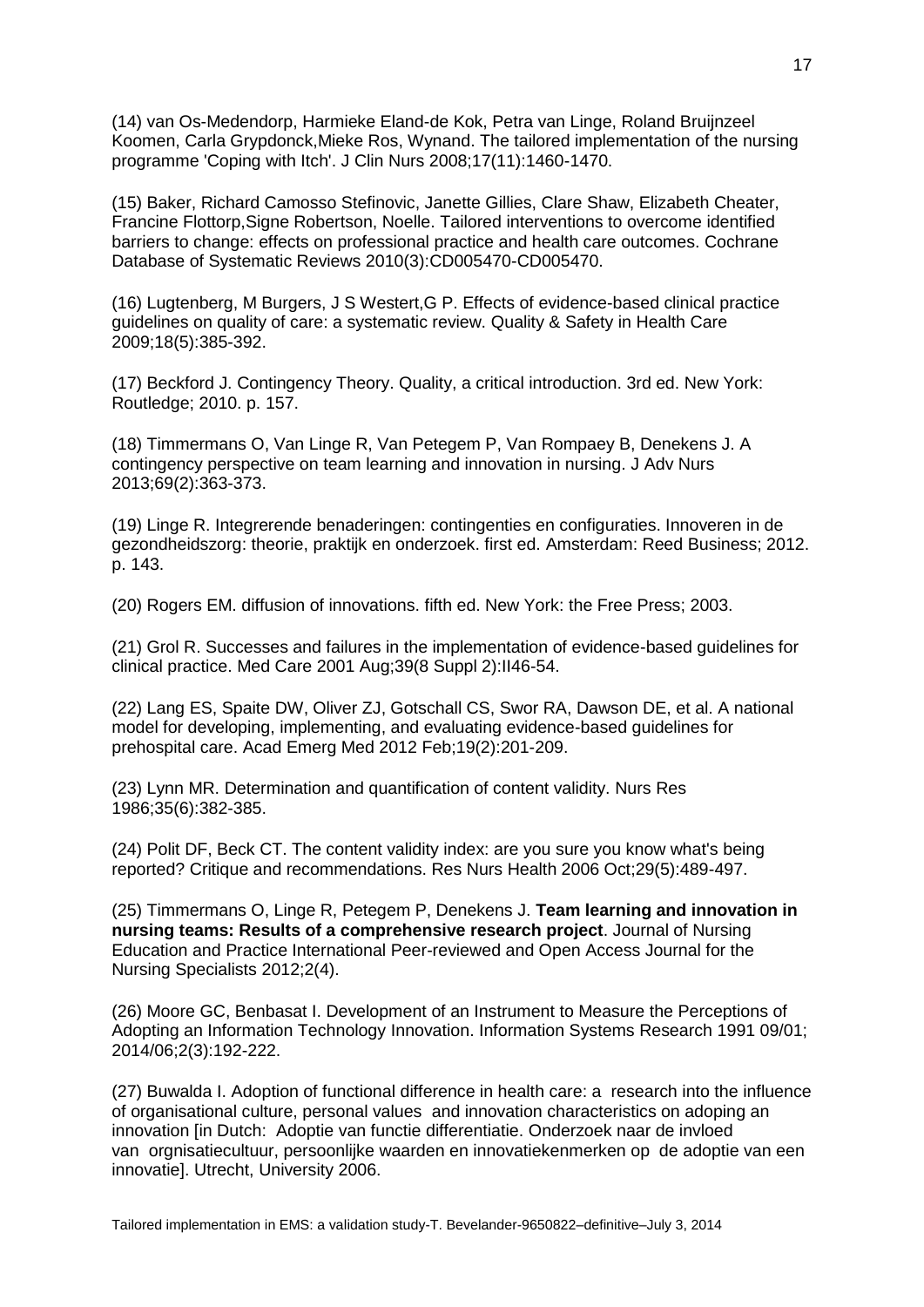(28) Hafsteinsdóttir, Thóra Varekamp, Rudi Rensink, Marijke van Linge, Roland Lindeman,Eline Schuurmans, Marieke. Feasibility of a nursing rehabilitation guideline for patients with stroke: evaluating the use by nurses. Disabil Rehabil 2013;35(11):939-949.

(29) Polit DF, Beck CT. Designing and conducting quantitative studies to generate evidence for nursing. Nursing research<br />>/>>generating and assessing evidence for nursing practice. ninth ed. china: wolters kluwer health; lippincott Williams & Wilkins; 2012. p. 351.

(30) DeVon H, Block M, Moyle Wright P, Ernst D, Hayden S, Lazzara D, et al. A psychometric toolbox for testing validity and reliability. Journal of nursing scholarship 2007;39(2):155-164.

(31) Davis LL. Instrument review: Getting the most from a panel of experts. Applied Nursing Research 1992 11;5(4):194-197.

(32) Polit DF, Beck CT, Owen SV. Is the CVI an acceptable indicator of content validity? Appraisal and recommendations. Res Nurs Health 2007 Aug;30(4):459-467.

(33) J $\tilde{A}f$  ger, Cornelia Freund, Tobias Steinh $\tilde{A}f$  user, Jost Aakhus, Eivind Flottorp, Signe Godycki Cwirko, Maciek van Lieshout, Jan Krause, Jane Szecsenyi,Joachim Wensing, Michel. Tailored Implementation for Chronic Diseases (TICD): a protocol for process evaluation in cluster randomized controlled trials in five European countries. Trials 2014;15:87-87.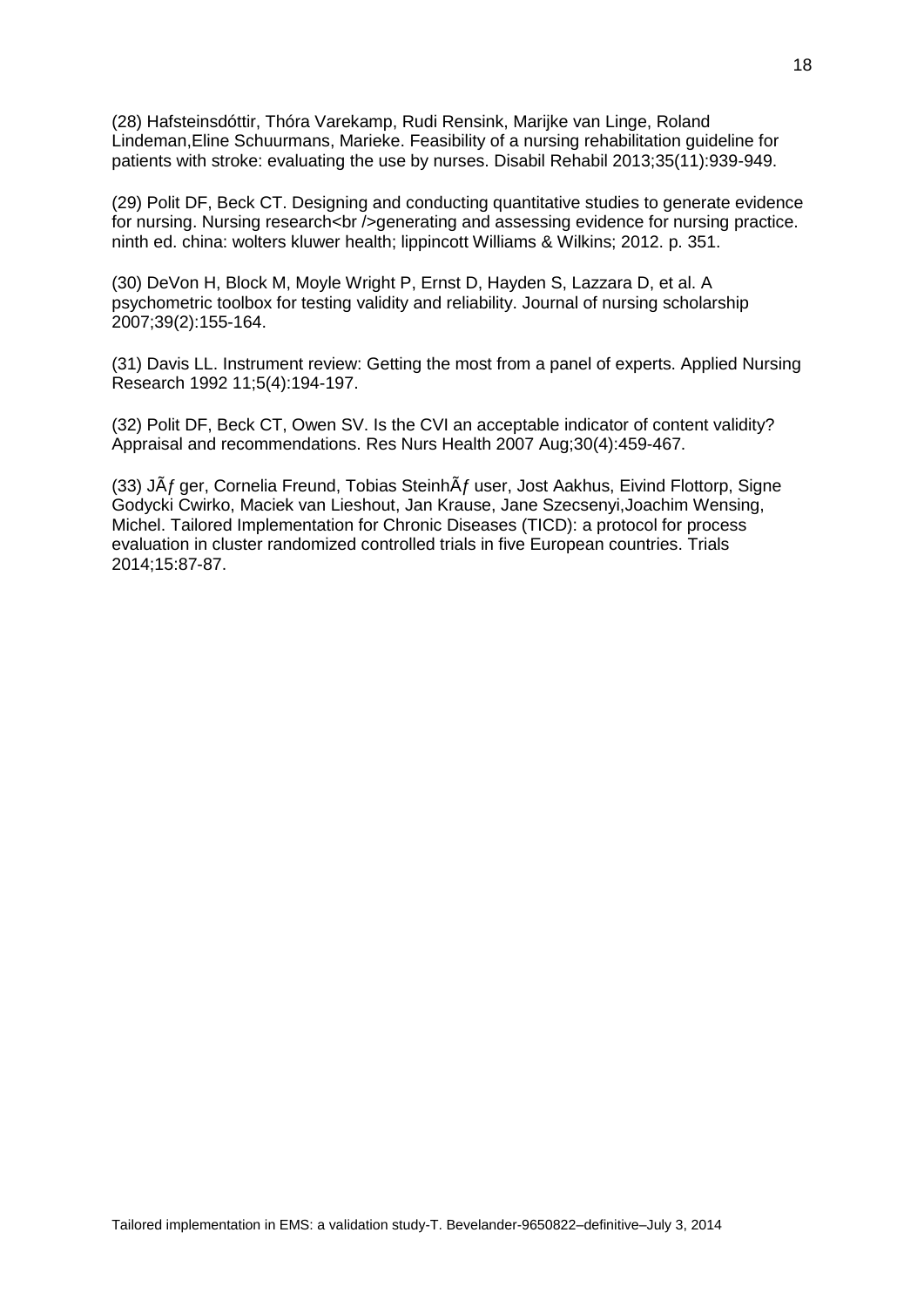# **Tables**

Table1: proportion of experts (above the line) whose endorsement is required (according to Lynn) to establish content validity beyond the .05 level of significance (23)

|           | Trumper of experts endorsing nem or instrument as content valid |      |      |      |      |      |      |      |      |
|-----------|-----------------------------------------------------------------|------|------|------|------|------|------|------|------|
| Number of |                                                                 |      | 4    | 5    | 6    | 7    | 8    | 9    | 10   |
| experts   |                                                                 |      |      |      |      |      |      |      |      |
| 2         | 1.00                                                            |      |      |      |      |      |      |      |      |
| 3         | .67                                                             | 1.00 |      |      |      |      |      |      |      |
| 4         | .50                                                             | .75  | 1.00 |      |      |      |      |      |      |
| 5         | .40                                                             | .60  | .80  | 1.00 |      |      |      |      |      |
| 6         | .33                                                             | .50  | .67  | .83  | 1.00 |      |      |      |      |
| 7         | .29                                                             | .43  | .57  | .71  | .86  | 1.00 |      |      |      |
| 8         | .25                                                             | .38  | .50  | .63  | .75  | .88  | 1.00 |      |      |
| 9         | .22                                                             | .33  | .44  | .56  | .67  | .78  | .89  | 1.00 |      |
| 10        | .20                                                             | .30  | .40  | .50  | .60  | .70  | .80  | .90  | 1.00 |

Number of experts endorsing item or instrument as content valid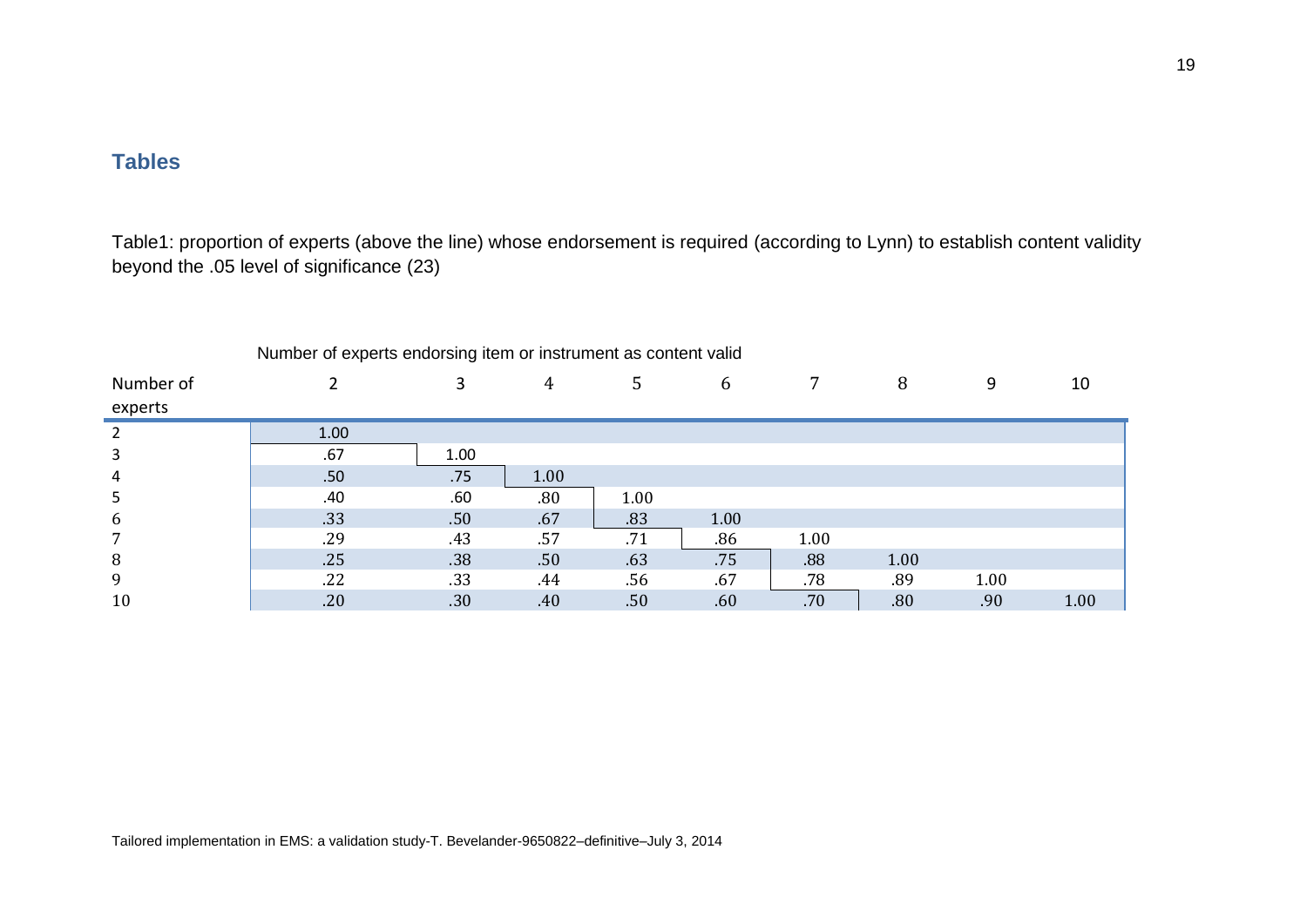|             | Total items | Items valid with I-CVI             | Revised | Added | Eliminated | Total items | Items valid with I-CVI          | S-CVI/ave      |
|-------------|-------------|------------------------------------|---------|-------|------------|-------------|---------------------------------|----------------|
|             | original    | of 1.0 after 1 <sup>st</sup> round | items   | items | items      | adapted     | of .78 or more after            | after removing |
|             | instruments | judged by four                     |         |       |            | instruments | 2 <sup>nd</sup> round judged by | invalid items  |
|             |             | experts (Lynn and                  |         |       |            |             | five experts (Polit)            |                |
|             |             | Polit)                             |         |       |            |             |                                 |                |
|             |             |                                    |         |       |            |             |                                 |                |
| <b>WIK</b>  | 12          | 6                                  | ⇁       | 3     |            | 15          | 13                              | .92            |
|             |             |                                    |         |       |            |             |                                 |                |
| <b>WAK</b>  | 12          | $\overline{7}$                     | 4       |       |            | 12          | 9                               | .98            |
|             |             |                                    |         |       |            |             |                                 |                |
| Innovation- | 21          | 10                                 | 10      |       | 3          | 19          | 12                              | .97            |
| Attitude    |             |                                    |         |       |            |             |                                 |                |
|             |             |                                    |         |       |            |             |                                 |                |
| Total       | 45          | 23                                 | 21      | 4     | 3          | 46          | 34                              |                |
|             |             |                                    |         |       |            |             |                                 |                |

Table 2: Revised, added and eliminated items in numbers, including S-CVI

WIK=perceived features of the innovation; WAK=perceived features of the organization; I-CVI=item content validity index; S-CVI= scale content validity index, average approach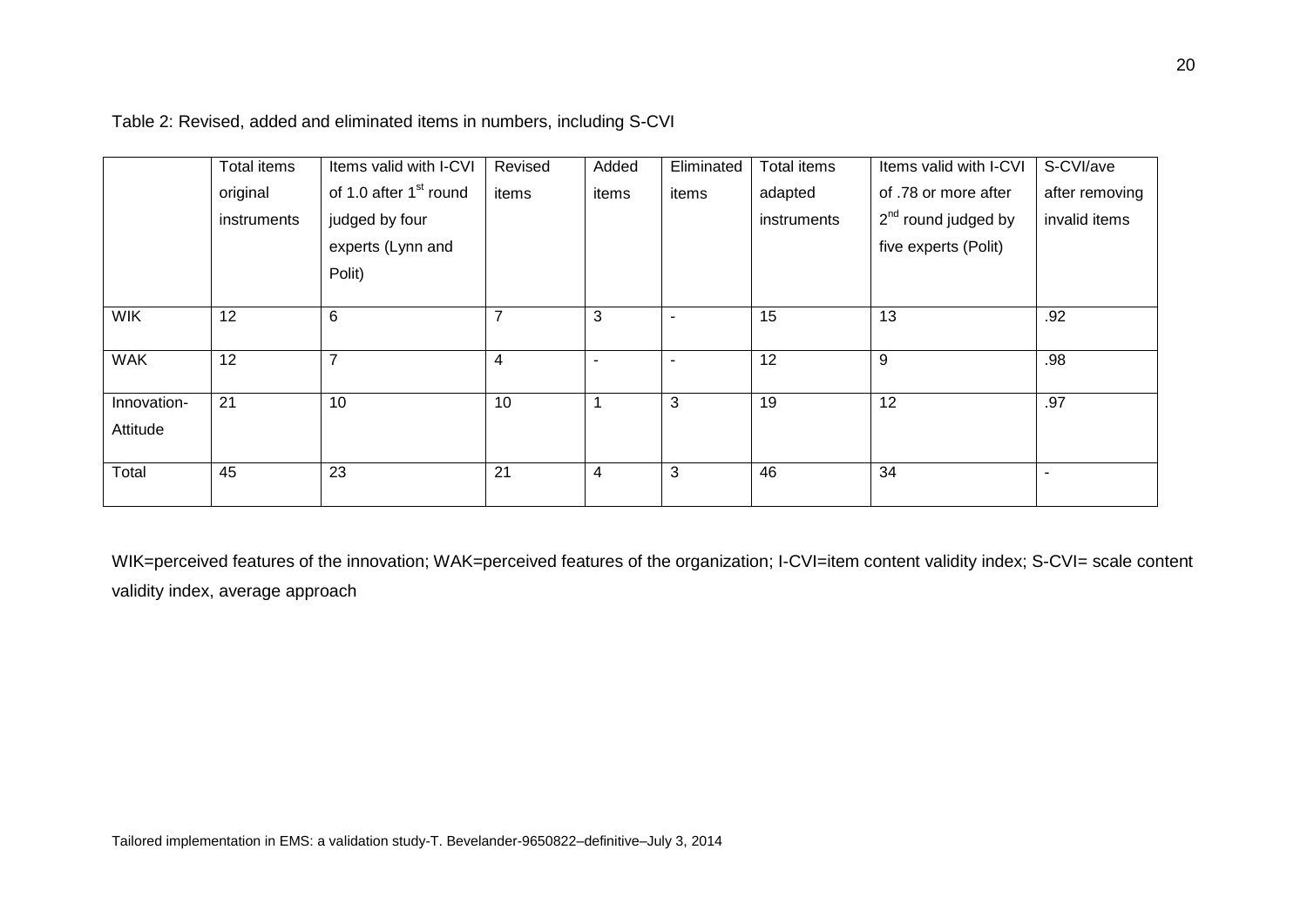| Original item (WIK)                                                                       | I-CVI $(1st$<br>round) | <b>Feedback and suggestions experts</b>                                                                                                                    | rationale                                                                                                                                                                                                                                                  | Revised item                                                                                                    | <b>I-CVI</b><br>(2 <sup>nd</sup><br>round) |
|-------------------------------------------------------------------------------------------|------------------------|------------------------------------------------------------------------------------------------------------------------------------------------------------|------------------------------------------------------------------------------------------------------------------------------------------------------------------------------------------------------------------------------------------------------------|-----------------------------------------------------------------------------------------------------------------|--------------------------------------------|
| 1) The way of using this innovation<br>is fixed in a procedure, standard or<br>protocol   | 1.0                    | Just like the National protocol ambulance care,<br>protocols are fixed<br>Because of the size of the group<br>$\bullet$                                    | No adaptation of this item                                                                                                                                                                                                                                 | <b>NA</b>                                                                                                       | <b>NA</b>                                  |
| 2) The results that must be achieved<br>by this innovation are concrete and<br>measurable | 1.0                    | Sometimes hard in ambulance care. Maybe<br>formulate this item less concrete<br>Legally and morally important<br>$\bullet$                                 | No adaptation of this item                                                                                                                                                                                                                                 | <b>NA</b>                                                                                                       | <b>NA</b>                                  |
| 3) The way of using this innovation<br>must be adjusted by the users<br>constantly        | .50                    | Alignment is not necessary if an innovation is<br>applied in a protocol.<br>Within the context of ambulance-care, it is hard<br>because they work solistic | Ambulance workers work solistic. At a<br>scene they can only ask the opinion of their<br>colleague. Adjusting is most of the time<br>impossible because of the urge to react.<br>Adjust previously or evaluate afterwards<br>instead of adjust constantly. | The way of using this innovation<br>should be adjusted previously and<br>evaluated afterwards by the users.     | .80                                        |
| 4) The way of using this innovation<br>is different every single time                     | .00                    | Alternation is not possible per innovation<br>It does not fit in ambulance-care, for uniformity is<br>very important                                       | Uniformity is important according the<br>feedback. Deviation can be made, but in a<br>responsible way. If it is an advantage for<br>the patient, deviation should be possible.                                                                             | The way of using this innovation<br>means, that the users may deviate<br>from protocols in a responsible<br>way | .40                                        |
| 5) This innovation is meant to make<br>our processes more identical and<br>repeatable.    | 1.0                    | I would apply the terminology identical and<br>repeatable to uniform. Repeatable is a terminology<br>that is not common in ambulance care                  | Within the regulation oriented configuration<br>and the espoused values layer, standard<br>care is a policy goal. Uniformity is part of<br>that                                                                                                            | This innovation is meant to make<br>our processes more uniform                                                  | 1.0                                        |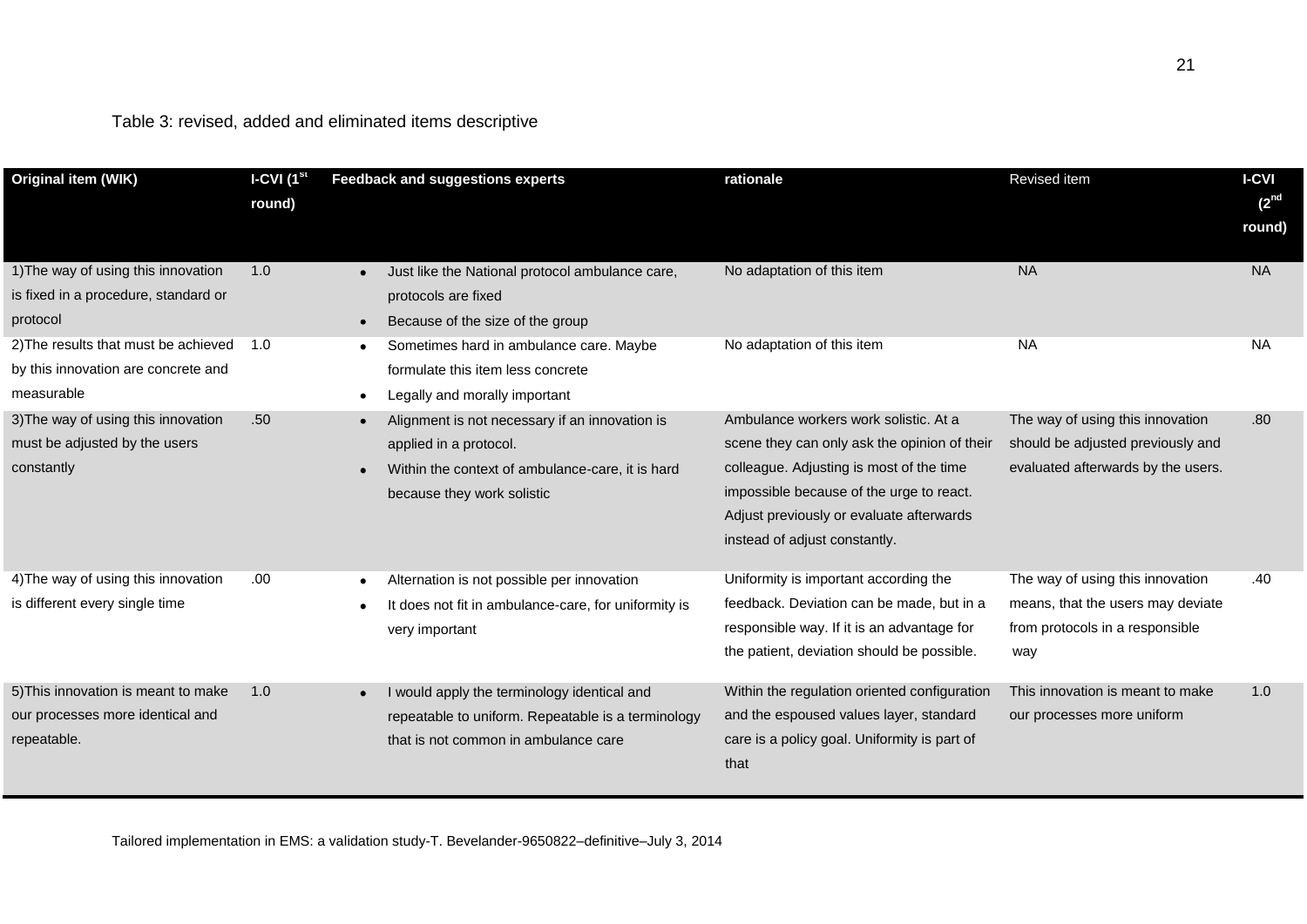| 6) This innovation is meant to       | 1.0 | Better care does not equal better patient outcomes | We do not agree the feedback. Better care            | <b>NA</b>                        | <b>NA</b> |
|--------------------------------------|-----|----------------------------------------------------|------------------------------------------------------|----------------------------------|-----------|
| realize better patient outcomes      |     |                                                    | should lead to better patient outcomes.              |                                  |           |
|                                      |     |                                                    | Outcomes could be replaced by care. But              |                                  |           |
|                                      |     |                                                    | outcomes are better measurable in                    |                                  |           |
|                                      |     |                                                    | comparison to care. No adaptation of this            |                                  |           |
|                                      |     |                                                    | item.                                                |                                  |           |
|                                      |     |                                                    |                                                      |                                  |           |
| 7) This innovation is meant to       | .50 | Collaboration between ambulances, but chain        | Not all experts gave feedback.                       | This innovation is meant to      | 1.0       |
| improve the collaboration            |     | partners as well                                   | Nevertheless, collaboration with chain               | improve the collaboration as a   |           |
|                                      |     | Because of the composition of the team             | partners is very important within<br>ambulance-care. | team and with chain partners     |           |
|                                      |     |                                                    |                                                      |                                  |           |
| 8) This innovation is meant to       | .75 | This is not the main goal<br>$\bullet$             | Responding faster and better to the                  | This innovation is meant to give | .80       |
| respond to changes of the patient    |     |                                                    | changes is not the main goal. Patient care           | the patient tailored care.       |           |
| faster and better                    |     |                                                    | is the goal within this item. Within the goal-       |                                  |           |
|                                      |     |                                                    | oriented configuration, tailored care is a           |                                  |           |
|                                      |     |                                                    | goal.                                                |                                  |           |
| 9) This innovation evokes an         | 1.0 | Handling according protocols!                      | Bureaucracy can be thrilling to many. It is          | <b>NA</b>                        | <b>NA</b> |
| efficient and established process to |     | The formulation might be adjusted in the direction | the intention of this item. No adaption of           |                                  |           |
| me                                   |     | of the way of innovation                           | this item, for the I-CVI is 1.0                      |                                  |           |
|                                      |     |                                                    |                                                      |                                  |           |
| 10) This innovation evokes           | 1.0 | The formulation might be adjusted in the direction | The experts feedback is not clear to us.             | <b>NA</b>                        | <b>NA</b> |
| purposeful thinking and acting to    |     | of the way of innovation                           | Because of I-CVI of 1.0, no adaptation of            |                                  |           |
| me                                   |     |                                                    | this item                                            |                                  |           |
| 11) This innovation evokes a firm    | .75 | Because of changing team constructions             | At an ambulance, teams are constantly                | This innovation evokes a firm    | .20       |
| collaborating group or team to me    |     |                                                    | changing.                                            | collaborating team to me         |           |
|                                      |     |                                                    |                                                      |                                  |           |
| 12) This innovation evokes           | .75 | No comments                                        | Movement is associated with literally                | This innovation evokes a change  | .80       |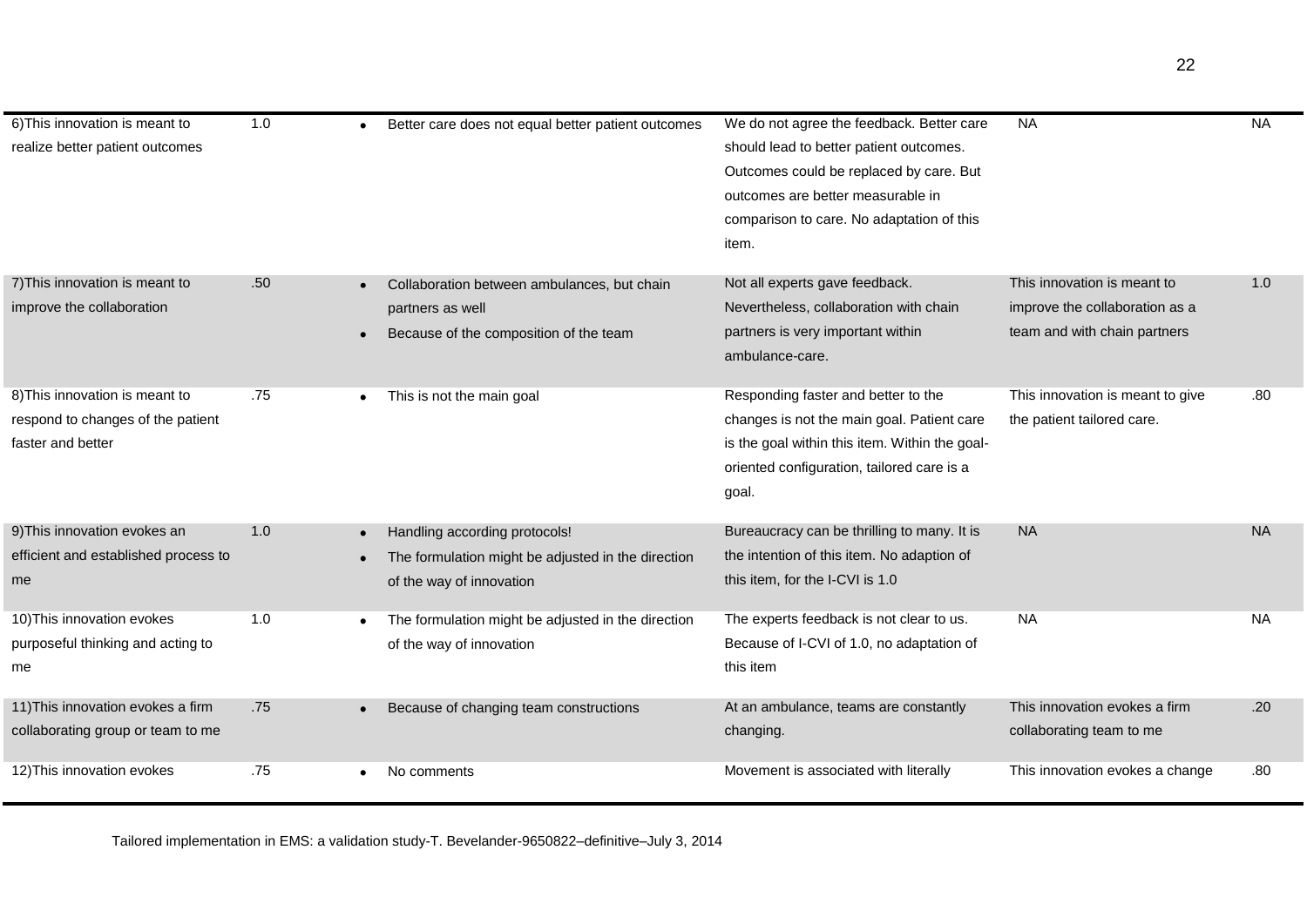movement and adaption to me. movement of a body part. This item might be formulated less abstract of my daily activities to me

| Original item (WAK)                                                                                                      | I-CVI $(1st)$<br>round) |                                           | Feedback and suggestions experts                                                                                                           | Rationale                                                                                                                                                                                                                                                                        | Revised item                                                                                                                 | I-CVI<br>$(2^{nd}$<br>round) |
|--------------------------------------------------------------------------------------------------------------------------|-------------------------|-------------------------------------------|--------------------------------------------------------------------------------------------------------------------------------------------|----------------------------------------------------------------------------------------------------------------------------------------------------------------------------------------------------------------------------------------------------------------------------------|------------------------------------------------------------------------------------------------------------------------------|------------------------------|
| 13) In this unit, the work is<br>organized by procedures, protocols<br>and standards                                     | 1.0                     | $\bullet$<br>$\bullet$<br>supported broad | For the benefit of the worker as well as the patient<br>It is a common benefit if a protocol is being                                      | No adaptation of this item, for the I-CVI is<br>1.0                                                                                                                                                                                                                              | In this organization, the work is<br>organized by procedures,<br>protocols and standards                                     | NA.                          |
| 14) In this unit, the work is<br>organized by planning and<br>controlling results                                        | 1.0                     |                                           | Work on an ambulance cannot be planned. One<br>does not know when to do something. Control of<br>results is not common practice.           | No adaptation of this item. The I-CVI is 1.0                                                                                                                                                                                                                                     | In this organization, the work is<br>organized by planning and<br>controlling results                                        | <b>NA</b>                    |
| 15) In this unit, the work is<br>organized by consultation and<br>reconciliation between workers                         | 1.0                     |                                           | Consultation within the borders of the protocol                                                                                            | Feedback and evaluation is important. Also<br>within the team-oriented configuration. No<br>adaptation of this item                                                                                                                                                              | In this organization, the work is<br>organized by consultation and<br>reconciliation between workers                         | <b>NA</b>                    |
| 16) In this unit, the work is<br>organized by responding flexible at<br>situations and developments                      | .75                     |                                           | Protocol is protocol. New insights will only be<br>widely accepted, if they are caught in a protocol<br>Within the framework of a protocol | It is clear that the protocol is a guidance in<br>EMS. Deviation from protocols for the<br>patients best is possible, but should be well<br>documented and justified.                                                                                                            | In this organization, deviations<br>from protocols are made in a<br>responsible way                                          | 1.0                          |
| 17) In this unit, the policy is aimed at<br>enlarging the unambiguously and<br>predictability of care/work<br>processes. | .75                     | No comments                               |                                                                                                                                            | Within the regulation oriented<br>configuration, supply-oriented care is an<br>important theme. On the other hand, within<br>EMS, question-oriented care is its core<br>business. Standard care fits into protocols<br>that are important in EMS. No adaptation<br>of this item. | In this organization, the policy is<br>aimed at enlarging the<br>unambiguously and predictability<br>of care/work processes. | NA                           |
| 18) In this unit, the policy is<br>designed to improve effectiveness,                                                    | .50                     | Protocols are leading                     | Most medical managers propagate protocols and                                                                                              | This item is very abstract for ambulance<br>workers. This item is part of goal-oriented                                                                                                                                                                                          | In this organization, the policy is<br>designed to improve goal-oriented                                                     | .40                          |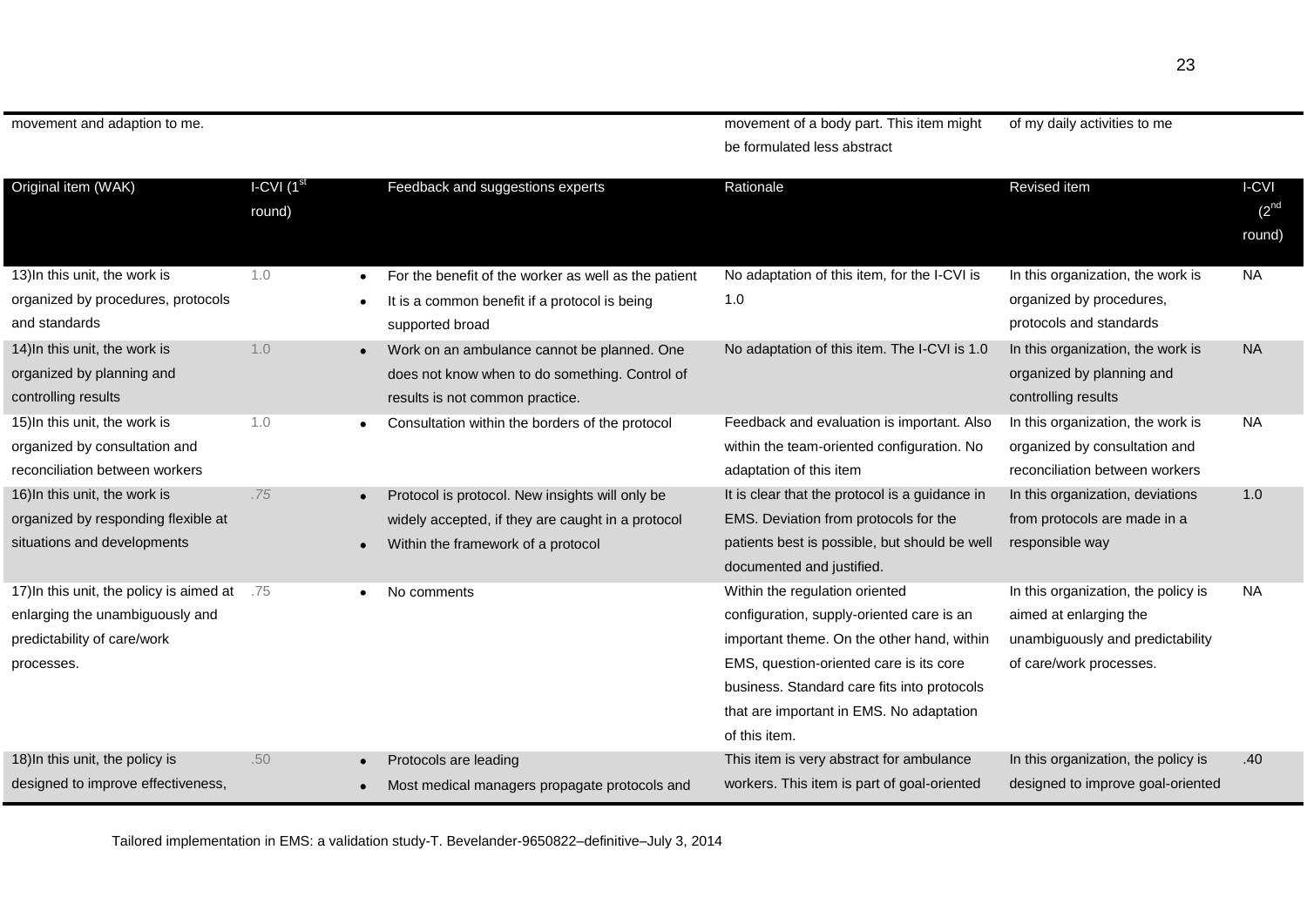|                                       |     | not the latest views until these views are generally |                                                |                                        |                  |
|---------------------------------------|-----|------------------------------------------------------|------------------------------------------------|----------------------------------------|------------------|
| productivity or outcome               |     |                                                      | configuration, in which goal-oriented          | working                                |                  |
|                                       |     | accepted and are caught in a protocol                | working is a major theme                       |                                        |                  |
| 19) In this unit, the policy is       | .75 | Continuous process                                   | Three experts rated this item as very          | In this organization, the policy is    | <b>NA</b>        |
| designed to improve the quality of    |     | Most medical managers propagate protocols and        | relevant, only one person as not relevant.     | designed to improve the quality of     |                  |
| (care/work) processes                 |     | not the latest views until these views are generally | The feedback of the expert, seems to be        | (care/work) processes                  |                  |
|                                       |     | accepted and are caught in a protocol                | feedback at this item and not at the           |                                        |                  |
|                                       |     |                                                      | relevance of this item. The investigators      |                                        |                  |
|                                       |     |                                                      | think this item is very relevant. So No        |                                        |                  |
|                                       |     |                                                      | adaptation of this item.                       |                                        |                  |
| 20) In this unit, the policy is       | .50 | It is not a goal on itself                           | Treatment is a part of the work in EMS. To     | In this organization the policy is     | .80 <sub>1</sub> |
| designed to develop new ways of       |     | Add: and treatment                                   | add that item is absolutely relevant. It       | designed to develop new ways of        |                  |
| care                                  |     |                                                      | differs from the work of a nurse in for        | care and treatment                     |                  |
|                                       |     |                                                      | example a general hospital.                    |                                        |                  |
|                                       |     |                                                      |                                                |                                        |                  |
| 21) In this unit, we together find it | 1.0 | In the interest of the patient organization and      | For protocols and guidelines are that          | In this organization, we together      | <b>NA</b>        |
| important that rules and procedures   |     | employees                                            | important in the context of EMS, they will     | find it important that rules,          |                  |
| are strictly observed                 |     | Add protocols and guidelines?                        | be added. The context of this item remains.    | guidelines, protocols and              |                  |
|                                       |     |                                                      |                                                | procedures are strictly observed       |                  |
| 22) In this unit, we together find it | 1.0 | Make it measurable                                   | No adaptation of this item                     | In this organization, we together find | <b>NA</b>        |
| important that concrete results are   |     | Good and save care                                   |                                                | it important that concrete results are |                  |
| being delivered                       |     |                                                      |                                                | being delivered                        |                  |
|                                       |     |                                                      |                                                |                                        |                  |
| 23) In this unit we together find it  | 1.0 | Trust is, but loyalty has its limits                 | Apparently has loyalty its limits. Adaption is | In this organization, we together      | .60              |
| important that there is loyalty and   |     |                                                      | justified                                      | find it important that there is        |                  |
| mutual trust.                         |     |                                                      |                                                | mutual trust and a certain way of      |                  |
|                                       |     |                                                      |                                                | loyalty                                |                  |
|                                       |     |                                                      |                                                |                                        |                  |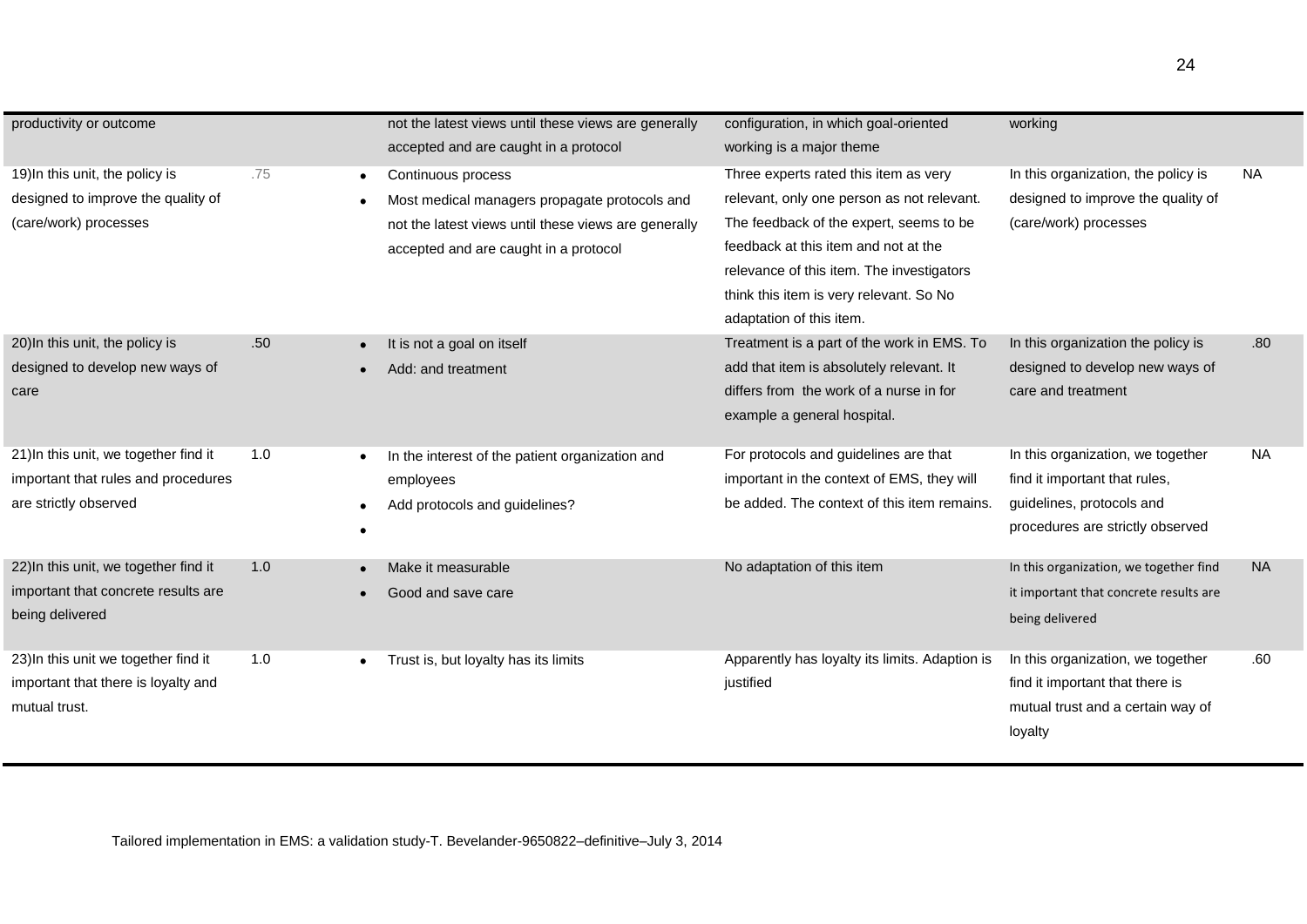| 24) In this unit, we together find it<br>important that there is involvement<br>in innovation and development | 1.0                               | Not for everyone, there may be followers as well                                                                                                                                        | No adaptation of this item                                                                                                                                                             | In this organization, we together find<br>it important that there is involvement<br>in innovation and development | <b>NA</b>                    |
|---------------------------------------------------------------------------------------------------------------|-----------------------------------|-----------------------------------------------------------------------------------------------------------------------------------------------------------------------------------------|----------------------------------------------------------------------------------------------------------------------------------------------------------------------------------------|-------------------------------------------------------------------------------------------------------------------|------------------------------|
| Original item (Innovation-attitude)                                                                           | $ICVI$ (1 <sup>st</sup><br>round) | Feedback and suggestions experts                                                                                                                                                        | Rationale                                                                                                                                                                              | Revised item                                                                                                      | I-CVI<br>$(2^{nd}$<br>round) |
| 25) This innovation is, according to<br>myself, hard to use.                                                  | .50                               | If there is an agreement about an innovation, it<br>should be applied by everyone<br>'Apply' instead of 'to use'.                                                                       | This item is part of the subdomain<br>complexity. Other terminology covers this<br>item better                                                                                         | I think that this innovation will be<br>hard to apply for me                                                      | .40                          |
| 26) It is hard for me to overlook how<br>I should do my work with this<br>innovation                          | .75                               | The formulation resembles item 1 very much<br>The implementation requires more attention                                                                                                | Item 1 is: This innovation will be hard to<br>apply for me<br>It does resemble this item. Enough items<br>remain within the subdomain complexity, so<br>this item could be eliminated. | eliminated                                                                                                        | NA.                          |
| 27) The use of this innovation will be<br>a huge mental effort                                                | .75                               | This is the responsibility of the educational program<br>One should invest time to see what is changed, but<br>mental strain??                                                          | The terminology of mental does not fit in<br>EMS-care.                                                                                                                                 | The use of this innovation will be a<br>huge effort                                                               | .80                          |
| 28) The use of this innovation will be<br>frustrating                                                         | .50                               | Agreement is agreement!<br>$\bullet$<br>Might be better to be more specific about the term<br>frustrating. When is something frustrating?<br>An innovation causes actually better care! | The terminology 'frustrating' can be<br>defined clearer. The investigators choose<br>the term irritation, for that terminology<br>might be clearer and more palpable.                  | The use of this innovation will<br>cause irritation to me                                                         | .60                          |
| 29)I think this innovation is hard to<br>understand                                                           | .50                               | Than you should look at the justification<br>But must be explained better                                                                                                               | This item seems to be very relevant as a<br>predictor of implementation success. The<br>feedback of the experts suggests a<br>reaction at this item and not at the                     | <b>NA</b>                                                                                                         | <b>NA</b>                    |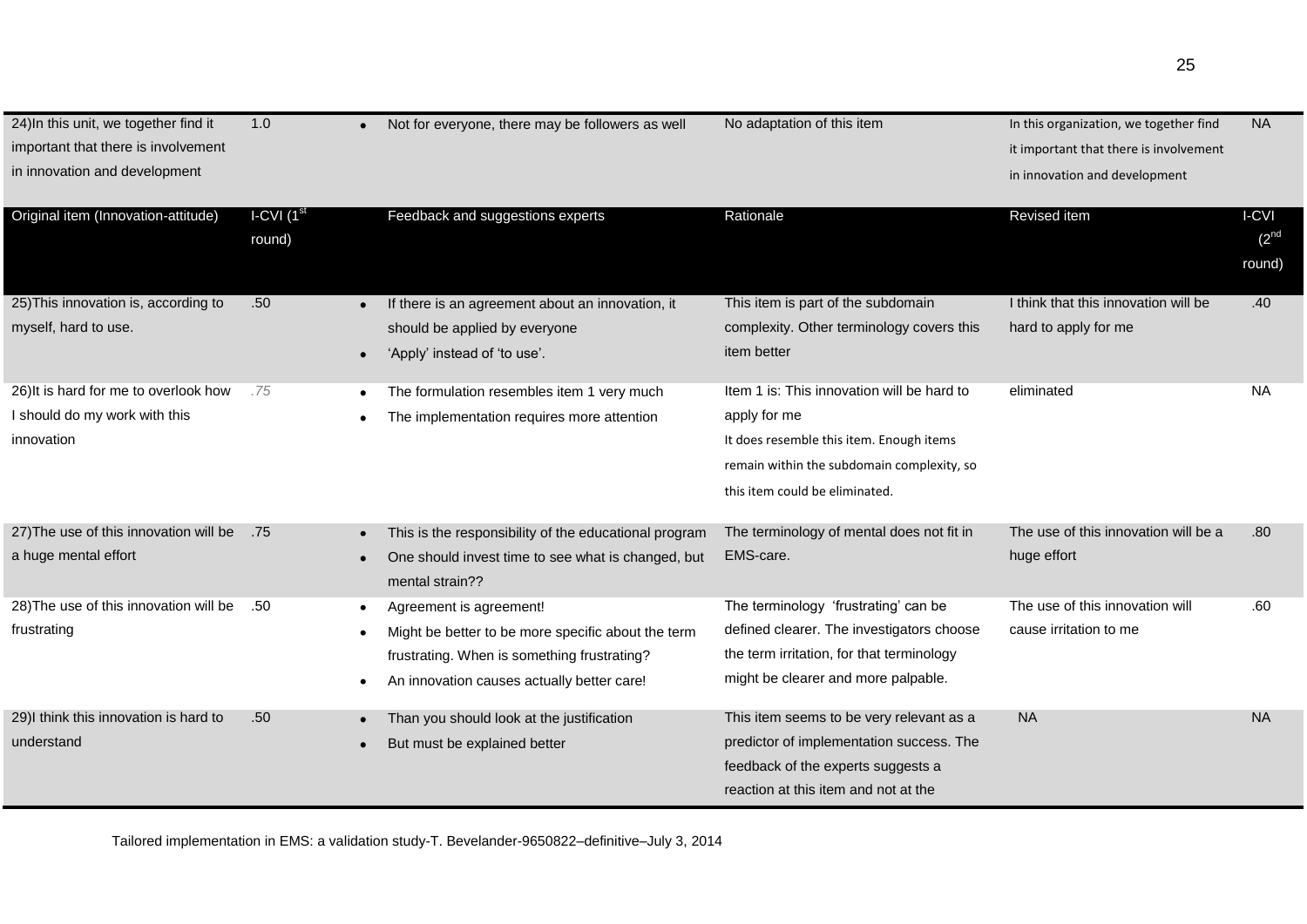|                                                                        |     |                                                                                                                                              | relevance of this item. Maybe these<br>experts are top-down oriented. No<br>adaptation of this item                                                                                                                                                |                                                                                                                  |           |
|------------------------------------------------------------------------|-----|----------------------------------------------------------------------------------------------------------------------------------------------|----------------------------------------------------------------------------------------------------------------------------------------------------------------------------------------------------------------------------------------------------|------------------------------------------------------------------------------------------------------------------|-----------|
| 30) The way this innovation works is<br>hard to explain to others      | .75 | Must be better trained<br>Do you mean 'to complex'? Or the lack of a clear<br>training or education?<br>This will make implementation harder | The feedback suggests that this item is not<br>clear enough. Adding terminology about<br>complexity, will make it probably more<br>clear                                                                                                           | The way this innovation works is<br>so complex, that it is hard for me<br>to explain it to others.               | .60       |
| 31) This innovation demands a lot of<br>coherence and collaboration    | .75 | Collaboration with other chain partners<br>This might be the reason that effectiveness is<br>suboptimal                                      | Chain partners are indispensable in EMS<br>as stakeholders. Less effectiveness might<br>be a potential problem if coherence of an<br>innovation takes too much time and effort                                                                     | This innovation demands so much<br>coherence with others/chain<br>partners, that it defeats the<br>effectiveness | .60       |
| 32)I have/expect enough<br>possibilities to try out this<br>innovation | 1.0 | 'Try out' sounds more like 'to experiment'<br>Do you mean experiment?<br>If there are no opportunities, there is no urge for<br>innovation   | Try out does feel like an experiment. An<br>innovation can only be useful if there are<br>enough opportunities to apply an<br>innovation. Training and education<br>(experiment) comes back in another item                                        | I expect to meet enough situations<br>in which this innovation can be<br>applied                                 | 1.0       |
| 33)I have/expect enough time to<br>try-out this innovation             | 1.0 | First in a skills lab/education                                                                                                              | Education must return in this instrument. It<br>is an important issue in EMS. In the<br>subdomain of trialability, and in the<br>subdomain of compatibility. It is important<br>that an organization facilitates enough<br>education and training. | <b>NA</b>                                                                                                        | <b>NA</b> |
| 34)I have/expect enough time to try<br>out this innovation my way      | .5  | Protocols in ambulance care do not give any space<br>for 'my own way'.<br>Not anyone's own way, but uniformity                               | Most of all the term 'my way' does not fit in<br>EMS. Deviation of a protocol is possible if<br>well justified. One should get in control of                                                                                                       | I have/expect enough time to get<br>in control of this innovation                                                | .80       |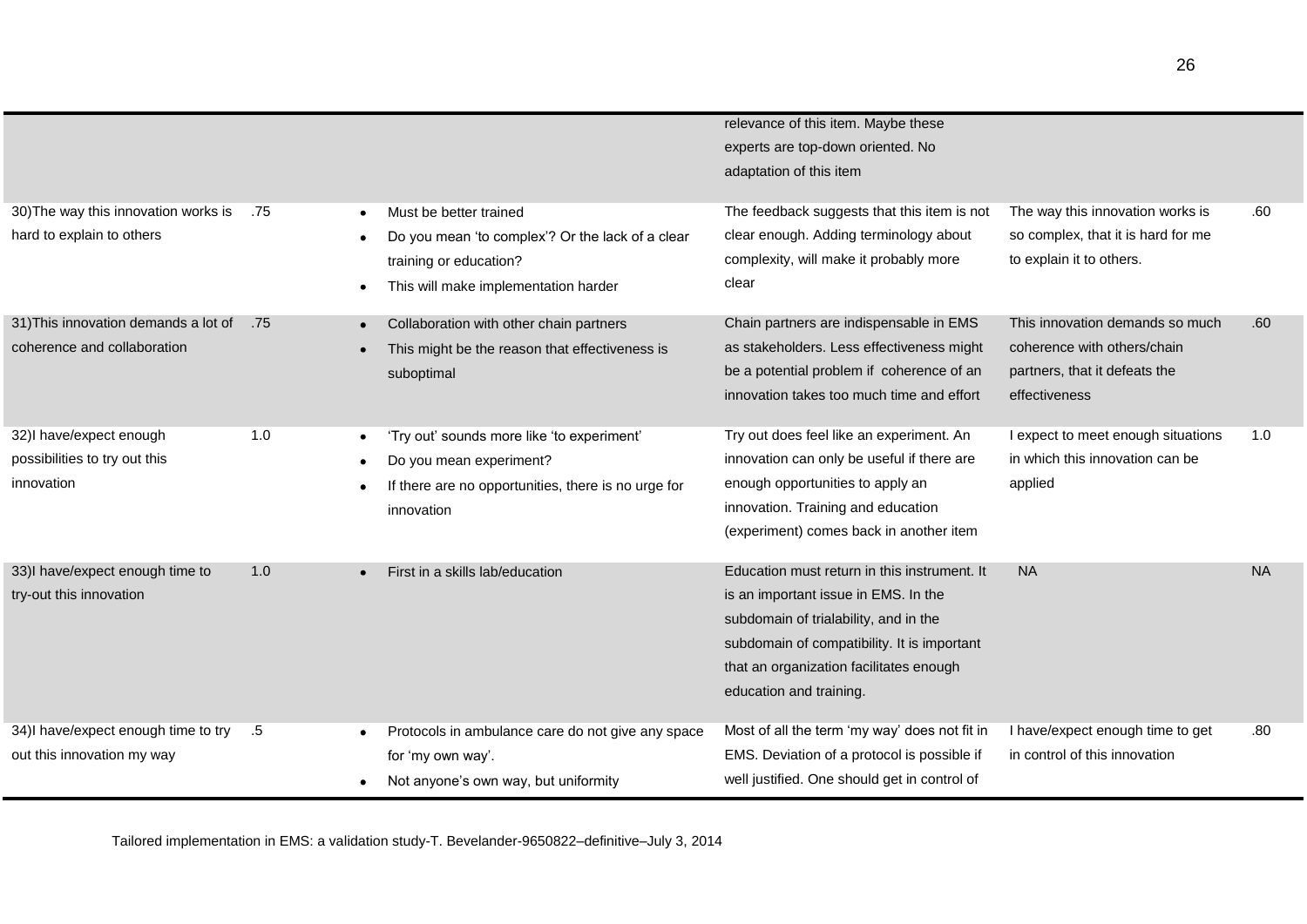|                                     |     | $\bullet$ | My way?! If a protocol says to do it in a certain way, | an innovation, try it his own way in an       |                                     |           |
|-------------------------------------|-----|-----------|--------------------------------------------------------|-----------------------------------------------|-------------------------------------|-----------|
|                                     |     |           | you cannot do it another way?                          | educational environment. And after that the   |                                     |           |
|                                     |     |           | This item seems to resemble another item               | innovation can be applied in practice 'in his |                                     |           |
|                                     |     |           |                                                        | own way', but with a preset purpose.          |                                     |           |
|                                     |     |           |                                                        |                                               |                                     |           |
| 35) This innovation is compatible   | 1.0 | $\bullet$ | Should fit                                             | Change of terminology will make this item     | This innovation fits in our current | 1.0       |
| with our current way of healthcare  |     |           | Should fit in our current way of work                  | more relevant                                 | way of healthcare                   |           |
| 36) This innovation is compatible   | 1.0 |           | The distance between the innovation and the            | Clear feedback. No adaptation of this item    | <b>NA</b>                           | <b>NA</b> |
| with our current way of decision-   |     |           | current standard influences the implementation.        |                                               |                                     |           |
| making and communication            |     |           | How more far, how more difficult.                      |                                               |                                     |           |
|                                     |     |           | This has to be                                         |                                               |                                     |           |
| 37) This innovation is compatible   | 1.0 |           | This has to be!                                        | Clear feedback, no adaptation of this item    | <b>NA</b>                           | <b>NA</b> |
| with our current ways of provision  |     |           |                                                        |                                               |                                     |           |
| of information and reports          |     |           |                                                        |                                               |                                     |           |
| 38) This innovation is compatible   | 1.0 |           | Innovation is often new and does not fit in to         | Education comes back again and again in       | This innovation is compatible with  | NA.       |
| with our current knowledge, skills  |     |           | present knowledge. Education is relevant.              | the feedback and must be added to this        | our current knowledge, skills and   |           |
| and attitudes.                      |     |           | The lack of knowledge should be trained                | item to be more relevant. The context of      | attitudes, if necessary by training |           |
|                                     |     |           |                                                        | this item remains.                            | and education                       |           |
|                                     |     |           |                                                        |                                               |                                     |           |
| 39) This innovation fits within the | 1.0 |           | It is hard to judge the policy goals per department.   | EMS are flat organizations with less          | Eliminated                          | <b>NA</b> |
| (policy)goals of my department      |     |           | Organization might be better                           | departments. The next item in the list is an  |                                     |           |
|                                     |     |           | I would substitute department for organization         | item about the organization. The item         |                                     |           |
|                                     |     |           |                                                        | about department could be eliminated          |                                     |           |
|                                     |     |           |                                                        | because of the overlap.                       |                                     |           |
| 40) The innovation fits within the  | 1.0 |           | Otherwise, the innovation is useless                   | No adaptation of this item. It                | <b>NA</b>                           | <b>NA</b> |
| (policy) goals of my organization   |     |           |                                                        |                                               |                                     |           |
| 41) This innovation fits into my    | 1.0 |           | It should give a good feeling                          | No adaptation of this item                    | <b>NA</b>                           | <b>NA</b> |
| personal values and goals           |     |           |                                                        |                                               |                                     |           |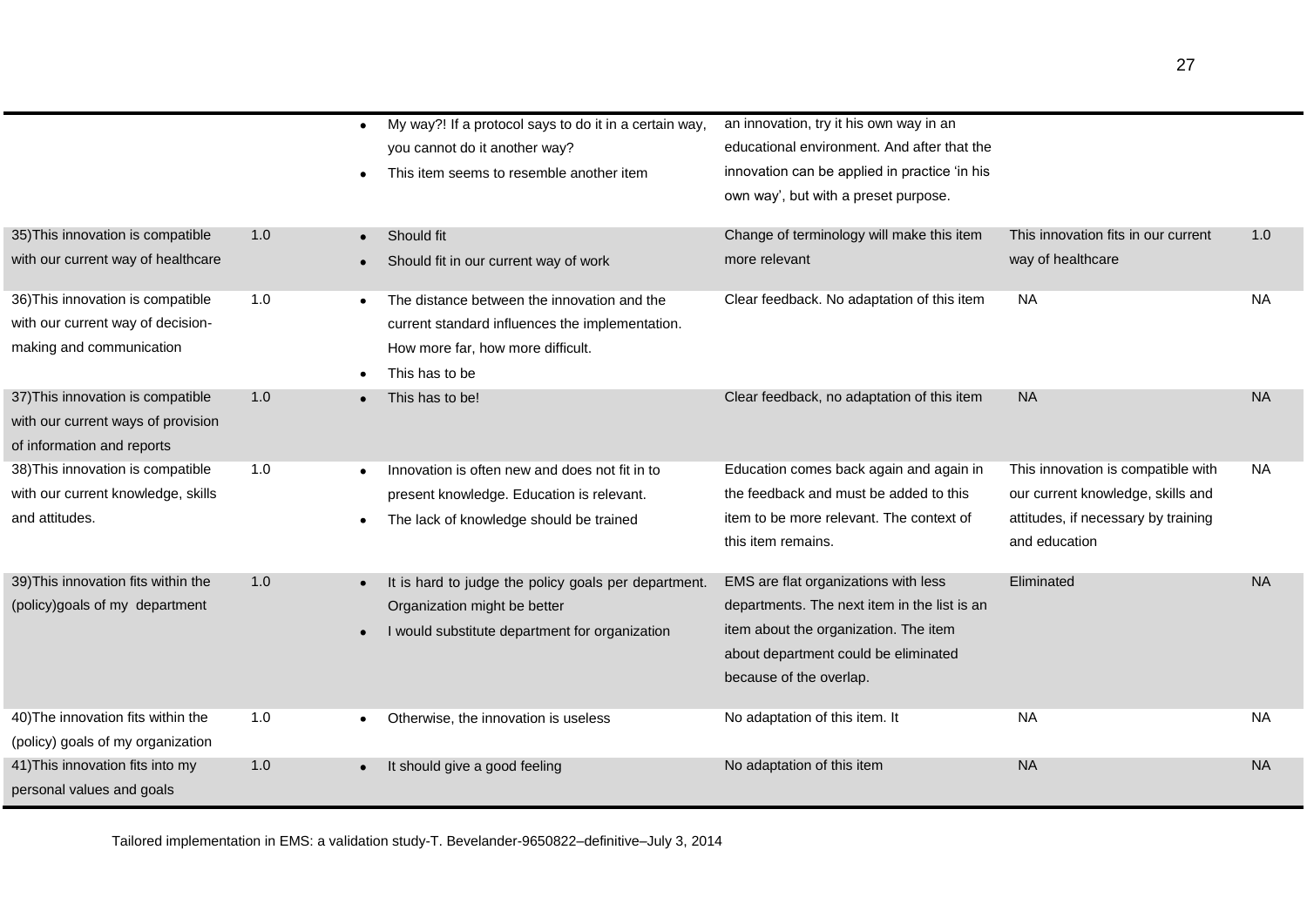| 42) This innovation will increase the | 1.0                    | This is the main goal<br>٠                        | Safety is a major theme in EMS. Safety for    | <b>NA</b>                          | <b>NA</b> |
|---------------------------------------|------------------------|---------------------------------------------------|-----------------------------------------------|------------------------------------|-----------|
| quality of care                       |                        | And safety!                                       | the patient as well as safety for the         |                                    |           |
|                                       |                        | Otherwise the innovation has no benefit           | workers. Safety should return in another      |                                    |           |
|                                       |                        |                                                   | item, within the subdomain of relative        |                                    |           |
|                                       |                        |                                                   | advantage. No adaptation of this item         |                                    |           |
|                                       |                        |                                                   |                                               |                                    |           |
| 43) By this innovation, working       | .75                    | Working pleasure is not a goal itself             | Working pleasure sounds a bit old-            | By this innovation, the working    | .60       |
| pleasure will increase                |                        | Working conditions?                               | fashioned. It might be better to broaden      | conditions will improve            |           |
|                                       |                        | It might cost time to get this feeling            | this item.                                    |                                    |           |
| 44) By this innovation, productivity  | .5                     | Productivity? One can treat only one patient at a | Productivity is no issue for ambulance-       | By this innovation I can help a    | 1.0       |
| will increase                         |                        |                                                   |                                               | patient more efficient             |           |
|                                       |                        | time. We cannot treat two patients instead of one | workers. It is for the management. Efficient  |                                    |           |
|                                       |                        | Productivity is not a purpose!                    | might be a better term and covers not only    |                                    |           |
|                                       |                        |                                                   | productivity but also for example:            |                                    |           |
|                                       |                        |                                                   | competent, cost-effective, effective,         |                                    |           |
|                                       |                        |                                                   | timesaving, considerate and simplified.       |                                    |           |
| 45) Because of this innovation, men   | .75                    | Faster? More efficient!                           | The previous item was about an increase       | Eliminated                         | <b>NA</b> |
| will be able to work faster           |                        | That is not the main goal                         | of productivity. Working faster and an        |                                    |           |
|                                       |                        | Effectively or expediency instead of faster       | increase of productivity has been replaced    |                                    |           |
|                                       |                        |                                                   | by 'more efficient'. This item can be         |                                    |           |
|                                       |                        |                                                   | eliminated.                                   |                                    |           |
|                                       |                        |                                                   |                                               |                                    |           |
| Added Items                           | I-CVI (1 <sup>st</sup> | Feedback and suggestions experts                  | rationale                                     | Added item                         | I-CVI     |
|                                       | round)                 |                                                   |                                               |                                    |           |
| 46)                                   | <b>NA</b>              | Safety should return in an item                   | Safety is a main issue in EMS. Due to         | By this innovation, the feeling of | .40       |
|                                       |                        |                                                   | many unsafe incidents it has become a         | safety will increase               |           |
|                                       |                        |                                                   | national item. Therefor it is relevant to add |                                    |           |
|                                       |                        |                                                   | this item to subdomain 'relative advantage'   |                                    |           |
|                                       |                        |                                                   |                                               |                                    |           |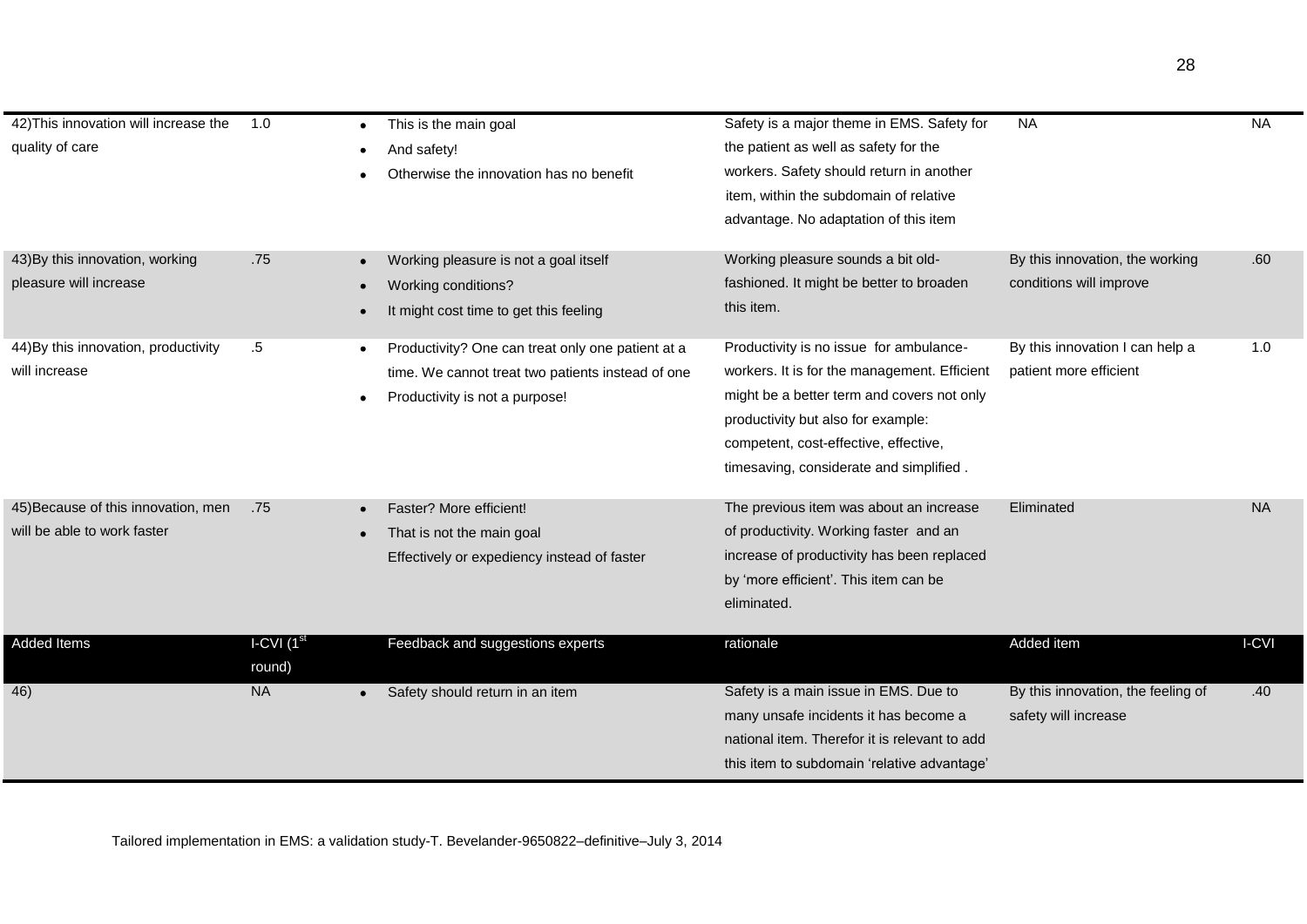|     |           |                                                                                 | in the innovation-attitude list                                                                                                                                                                                |                                                                                      |                  |
|-----|-----------|---------------------------------------------------------------------------------|----------------------------------------------------------------------------------------------------------------------------------------------------------------------------------------------------------------|--------------------------------------------------------------------------------------|------------------|
| 47) | <b>NA</b> | The execution of an innovation must be educated<br>in theory and practice.      | Training is indispensable in EMS. Every<br>EMS-worker has to assess again and<br>again to keep their competences. The<br>success of an innovation may depend on<br>the education. Added to the WIK.            | The way of using this innovation must<br>be educated in theory and/or in<br>practice | 1.0              |
| 48) | <b>NA</b> | The innovation contributes to the ergonomics of the<br>work on an ambulance     | Physical exertion is standard in EMS-care.<br>To avoid physical burnout, attention to<br>ergonomics is important. Innovations might<br>improve ergonomics and might therefor be<br>relevant. Added to the WIK. | This innovation is meant to improve<br>the ergonomics of my work.                    | .80 <sub>1</sub> |
| 49) | <b>NA</b> | The innovation contributes to the safety of the<br>patient and the EMS-workers. | Safety as a main issue for patients and<br>EMS-workers. This item is added to the<br>WIK.                                                                                                                      | This innovation gives me an idea of<br>safety.                                       | .80              |

NA=Not Applicable; I-CVI=Item Content Validity Index; EMS=Emergency Medical Service; WIK=perceived features of the innovation; WAK=perceived features of the organization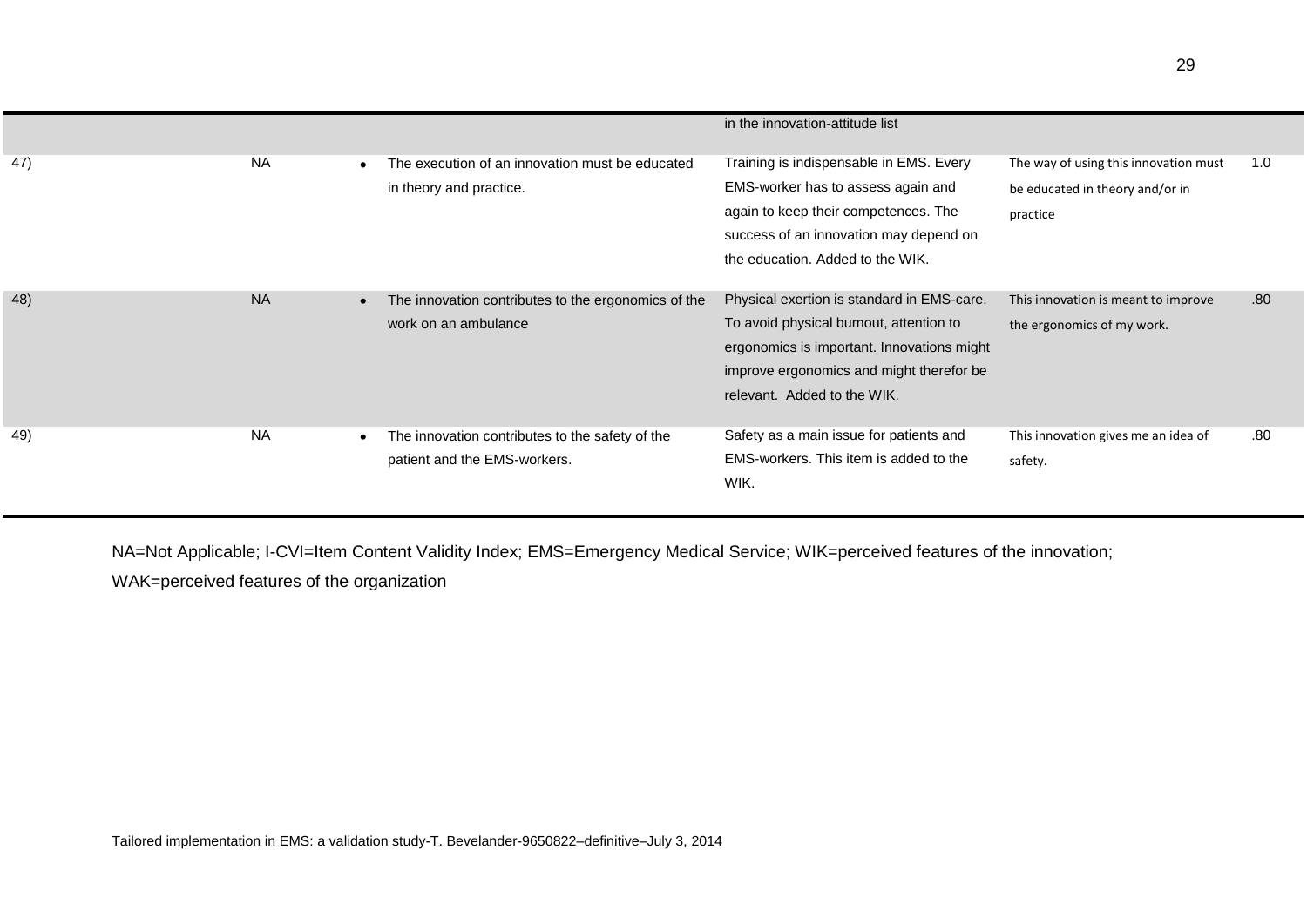# **Figures and figure legends**



Figure 1: Innovation Contingency Model (Van Linge, 2006)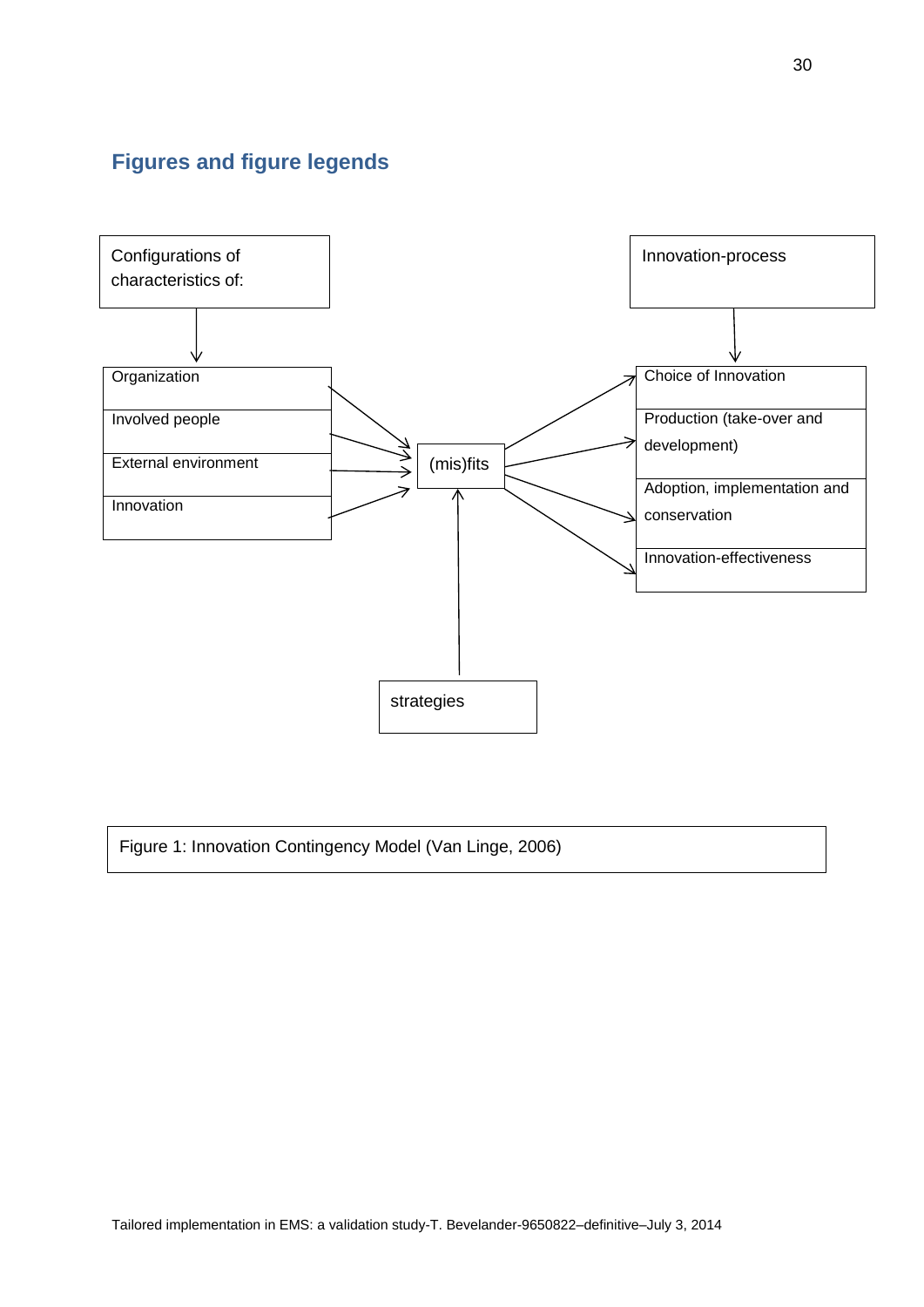31

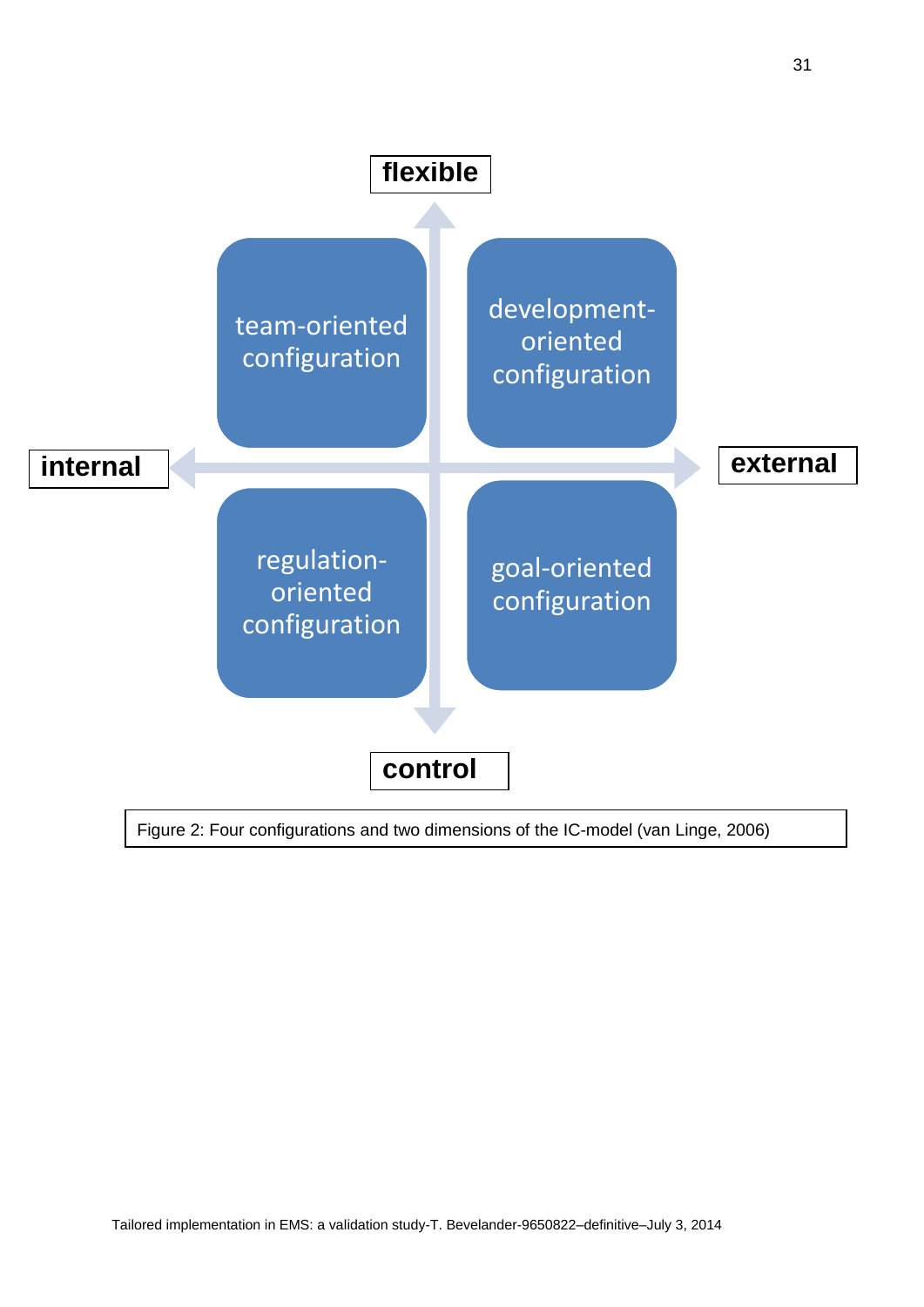

WIK=perceived features of the innovation; WAK=perceived features of the organization; I-CVI=Item Content Validity Index; S-CVI/ave=Scale Content Validity Index/averaging approach